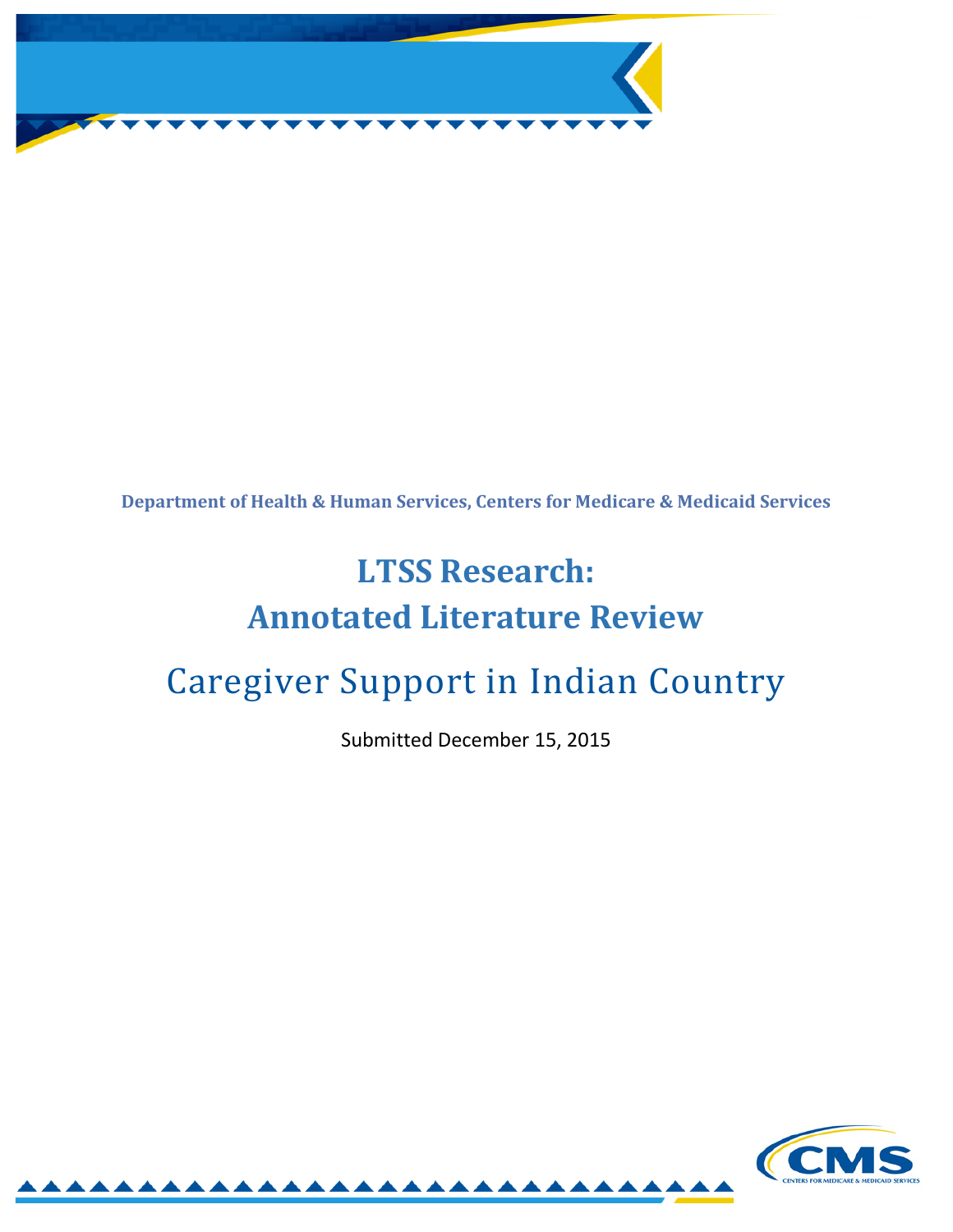### Table of Contents

| The Older Americans Act National Family Caregiver Support Program: Compassion in Action10      |  |  |
|------------------------------------------------------------------------------------------------|--|--|
|                                                                                                |  |  |
|                                                                                                |  |  |
|                                                                                                |  |  |
|                                                                                                |  |  |
| Cultural Competence Works: Using Cultural Competence To Improve the Quality of Health Care for |  |  |
| American Indian family caregivers' perceptions of burden and needed support services17         |  |  |
| Diabetes education needs of family members caring for American Indian elders18                 |  |  |
|                                                                                                |  |  |
| Toward the conceptualization and measurement of caregiver burden among Pueblo Indian family    |  |  |
| Family conflict from the perspective of adult child caregivers: The influence of gender 21     |  |  |
|                                                                                                |  |  |
|                                                                                                |  |  |
| National Family Caregiver Support Program: North Dakota's American Indian Caregivers 24        |  |  |
| Multidimensional predictors of caregiver strain among older persons caring for frail spouses25 |  |  |

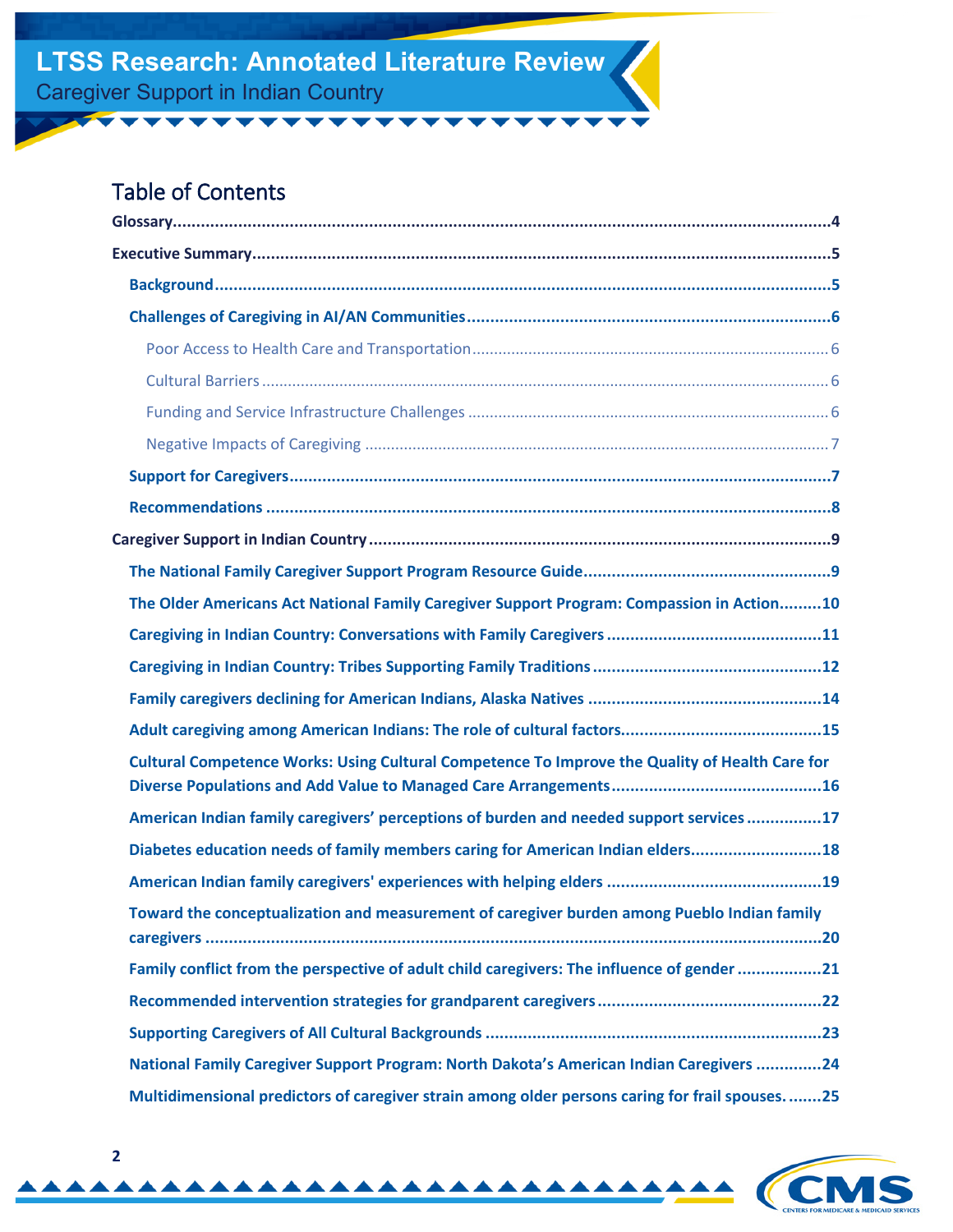| The networked family: Reframing the legal understanding of caregiving and caregivers26                                                                                                  |
|-----------------------------------------------------------------------------------------------------------------------------------------------------------------------------------------|
|                                                                                                                                                                                         |
|                                                                                                                                                                                         |
|                                                                                                                                                                                         |
|                                                                                                                                                                                         |
| Urban American Indian family caregivers' perceptions of barriers to management of childhood                                                                                             |
|                                                                                                                                                                                         |
| Needs and concerns of family caregivers of persons with type 2 diabetes - An integrated review of<br>cross-cultural literature with implications for the American Indian population. 33 |
| Cultural attitudes and caregiver service use: Lessons from focus groups with racially and ethnically                                                                                    |
| Association of depressive symptomatology with receipt of informal caregiving among older                                                                                                |
| Influence of caregiving on health-related quality of life among American Indians 36                                                                                                     |
| Premorbid relationship satisfaction and caregiver burden in dementia caregivers. 37                                                                                                     |
|                                                                                                                                                                                         |
|                                                                                                                                                                                         |

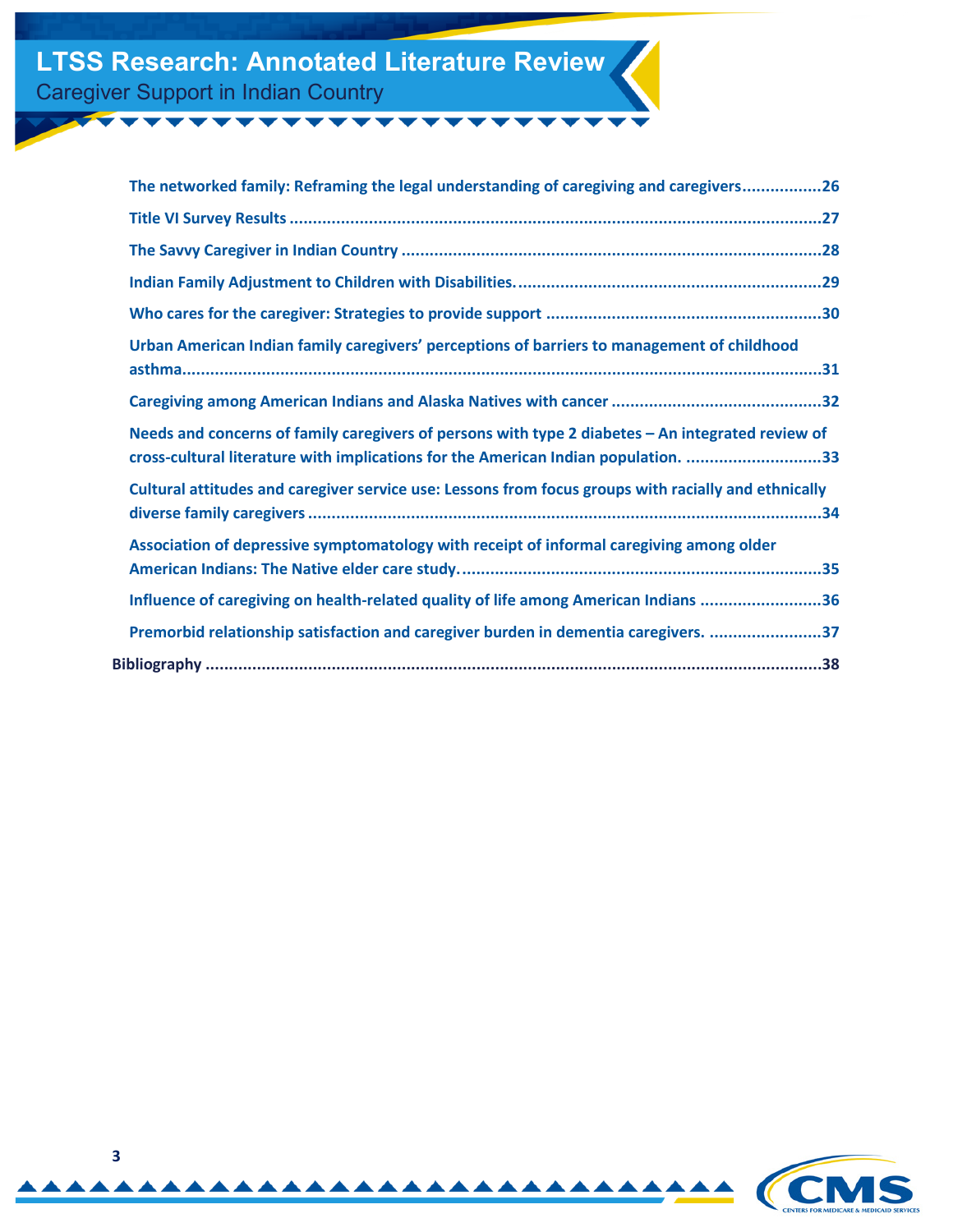# <span id="page-3-0"></span>**Glossary**

| <b>Activities of daily</b><br>living (ADL) | Basic activities a person must perform during a normal day to remain independent.<br>These include daily actions such as, getting in and out of bed, dressing, bathing, eating,                                                         |
|--------------------------------------------|-----------------------------------------------------------------------------------------------------------------------------------------------------------------------------------------------------------------------------------------|
|                                            | walking, and using the bathroom.                                                                                                                                                                                                        |
| <b>Caregiver</b>                           | A person who helps care for someone who is ill, has a disability, or is frail due to age.                                                                                                                                               |
| <b>Caregiver Burden</b>                    | The weight a caregiver feels while caring for another person due to financial, physical, or<br>emotional stress.                                                                                                                        |
| <b>Caregiver</b>                           | When a caregiver is physically, emotionally, and mentally exhausted and experiences a                                                                                                                                                   |
| <b>Burnout</b>                             | change in attitude that leads to frustration, isolation, and/or despair.                                                                                                                                                                |
| <b>Caregiver Support</b>                   | A set of services for caregivers that provide counseling, peer support, or training to help<br>cope with the stresses of caregiving.                                                                                                    |
| <b>Formal Caregiver</b>                    | Professionally trained individuals that provide care to another person and receives<br>payment for their help. In some states and service systems, a family member may be<br>paid to receive training and provide care for a loved one. |
| <b>Informal</b>                            | Typically, family members that provide care to a loved one, friend, or neighbor and does                                                                                                                                                |
| <b>Caregiver</b>                           | not have professional training or receive payment for their help.                                                                                                                                                                       |
| <b>Long-Term Care</b>                      | Services that help people with personal or health care needs and activities of daily living<br>over an extended period. Long Term Care (LTC) is an older term, which has generally                                                      |
|                                            | been replaced with Long Term Services and Supports (LTSS).                                                                                                                                                                              |
| Long-term                                  | A set of health, personal care, and social services delivered over an extended period to                                                                                                                                                |
| <b>Services and</b>                        | persons unable to perform their activities of daily living independently. These may be                                                                                                                                                  |
| <b>Supports (LTSS)</b>                     | provided in a variety of settings or in the person's own home.                                                                                                                                                                          |
| <b>Respite Care</b>                        | Temporary relief of duties for caregivers provided either in the home or in an out-of-<br>home setting, like an adult day care center or skilled nursing facility for overnight stays.                                                  |

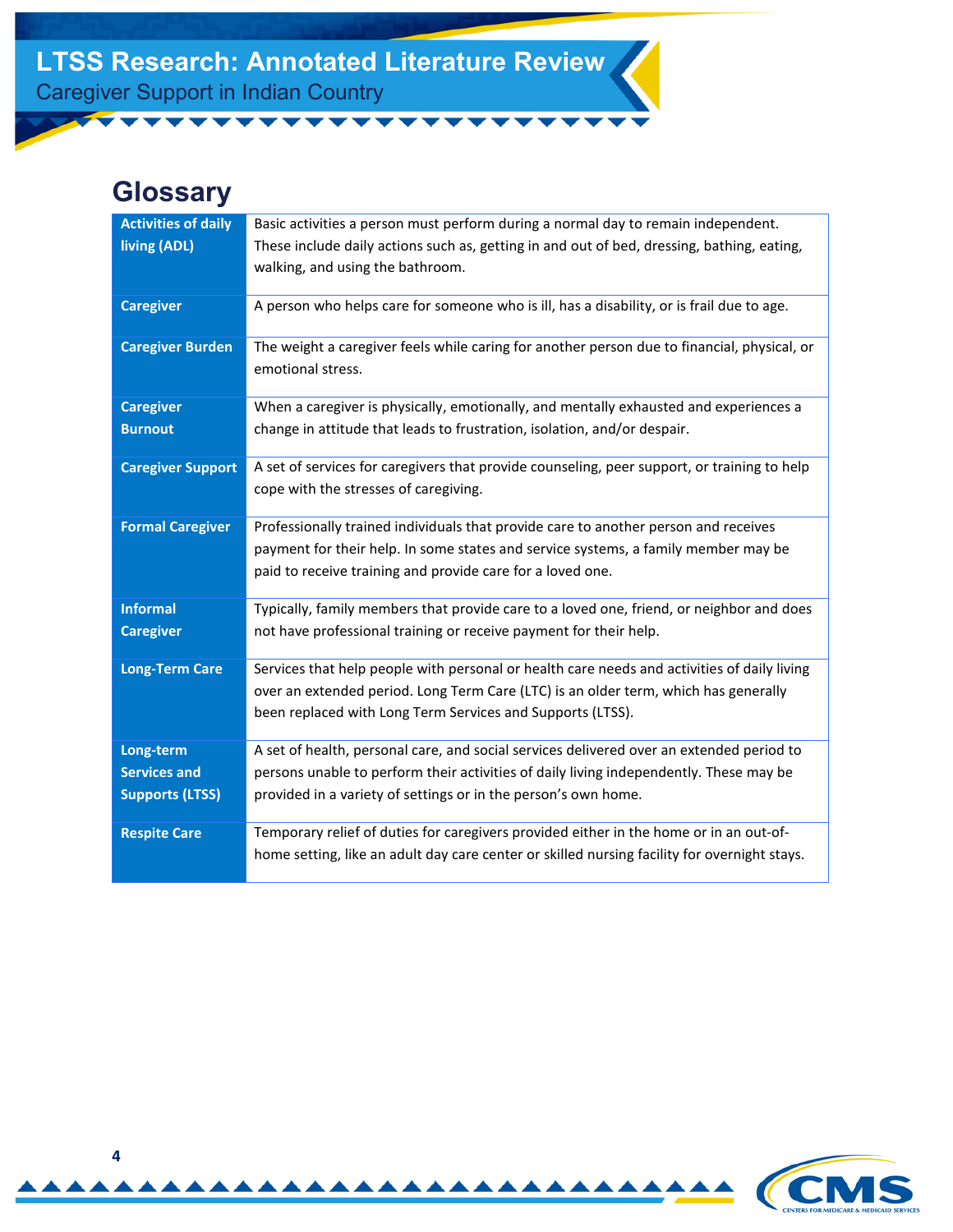## <span id="page-4-0"></span>**Executive Summary**

#### <span id="page-4-1"></span>**Background**

Providing long-term care for a family member with a chronic illness or disability is an important and challenging endeavor. Caregiving can become overwhelming and place strain on an individual's health and wellbeing. To alleviate these challenges and the accompanying stress, families may choose to utilize caregiver support services. Caregiver support includes a number of services, such as counseling, respite care, transportation, caregiver training, case management, support groups and adult day care.

In Indian Country, family members provide 90% of long-term care to elders or others in need of assistance with activities of daily living—10% more than the general U.S. population (Institute of Medicine, 2008). The majority of these caregivers in Indian Country are female relatives (Goins et al., 2010; Hennessy & John, 1996), with grandparents also often acting as the primary caregiver for grandchildren (Ludtke & McDonald, 2003).

Since these family members typically do not receive training or any payment for their assistance, they are considered informal caregivers (Schure & Goins, 2015). Informal caregivers may assist an elderly, frail relative; an adult; or child who is chronically ill or has a disability. In contrast, formal caregivers receive professional training and payment for their help (National Alliance for Caregiving, 2005). Informal and formal caregivers provide many of the same services; however, informal caregivers typically do so while maintaining a household and outside job without the benefits of additional training and pay.

A number of cultural factors contribute to the prevalence of family caregiving among American Indians and Alaska Natives (AI/ANs). Native cultures emphasize respect for elders and an obligation to provide care (Hennessy & John, 1996; National Indian Council on Aging, 2013). Consequently, AI/AN communities have an overall cultural preference to provide care for family members in their own homes and communities, rather than placement in a formal institution.

Health problems and demographic shifts have led to a sharp increase in the need for caregivers, caregiver support services, and other long-term services and supports (LTSS) in Indian Country. LTSS are a set of health care, personal care, and social services delivered over an extended period to persons unable to perform their activities of daily living independently. These may be provided in a variety of settings or in the person's own home.

Status as an elder is tribally defined, but often a person 55 years and older is considered to be a tribal elder. The elder AI/AN population is one of the fastest growing groups of minority elderly in the United States (Jervis, et al., 2010)**.** Chronic diseases, such as diabetes, cancer, and dementia, are also on the rise in this population (Baldridge & Aldrich, 2009a; Garrett & McGuire, 2008). Further, AI/ANs have the highest rate of disability of any ethnic group in the United States (Nichols & Keltner, 2005). These factors

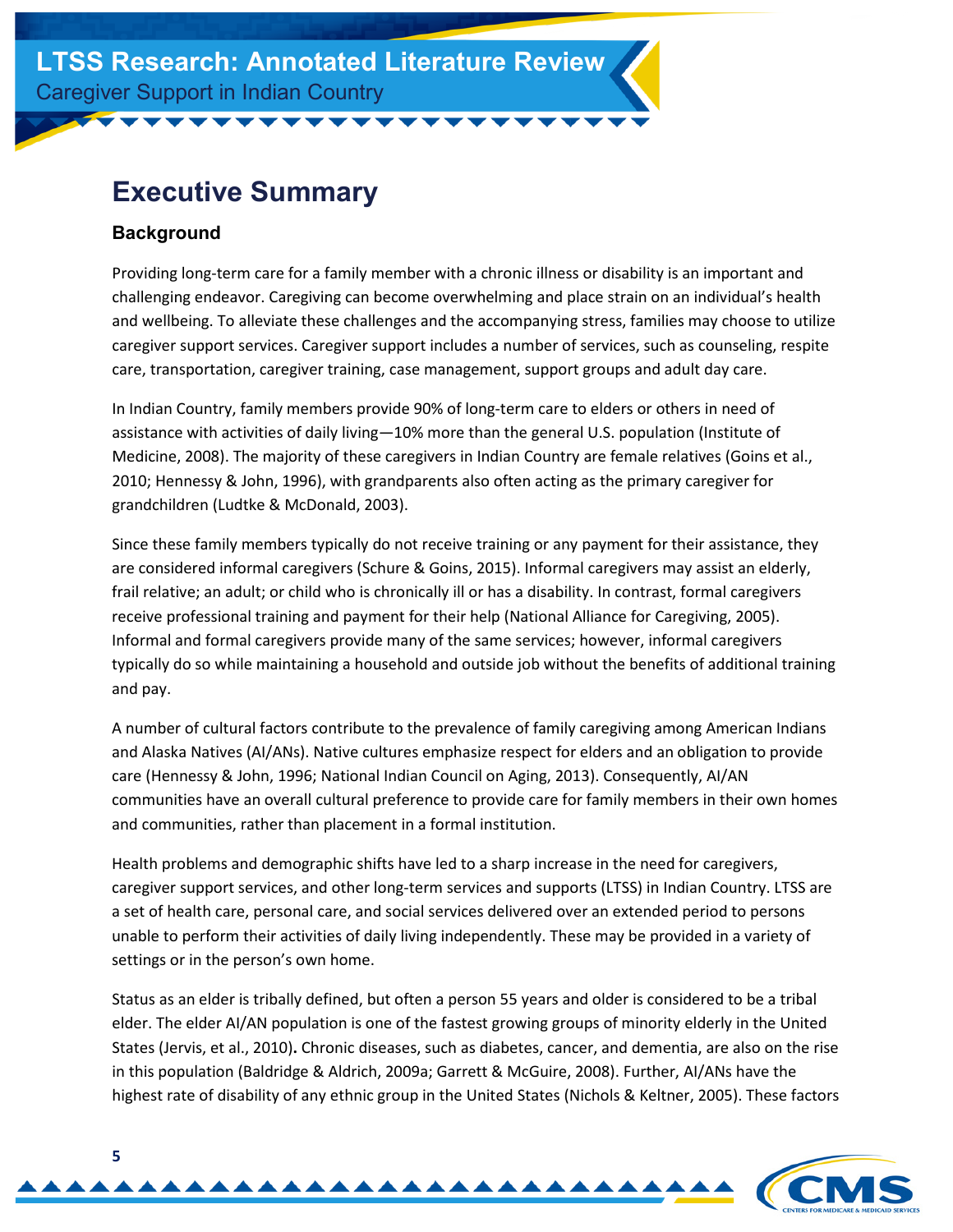lead to high rates of chronically ill, frail elderly and individuals with disabilities in need of LTSS. Conversely, the number of available caregivers in Indian Country is declining, as a greater number of young AI/ANs move from reservations to urban areas (Baldridge & Aldrich, 2009a; Garrett & McGuire, 2008). This means a gap exists between those in need of caregiving and other LTSS, and those family or community members available to provide it.

#### <span id="page-5-0"></span>**Challenges of Caregiving in AI/AN Communities**

To improve support for caregivers in Indian Country, it is important to understand the challenges, cultural concerns, and current supports that exist for AI/AN caregivers.

#### <span id="page-5-1"></span>**Poor Access to Health Care and Transportation**

Most reservations are located in rural areas with very few or no health and social service providers (Byrd et al., 2011; Jervis et al., 2010). In rural areas, obtaining medical care or caregiver support services can require traveling long distances. Many AI/AN caregivers cannot find or pay for transportation to doctor appointments and support services for themselves or their care recipient (Ludtke & McDonald, 2003; Rose & Garwick, 2003). Lack of transportation can result in missed appointments and delays in critical medical care (Rose & Garwick, 2003). Finding reliable transportation is a significant source of stress for many AI/AN caregivers (Baldridge & Aldrich, 2009a & b).

#### <span id="page-5-2"></span>**Cultural Barriers**

In several studies, AI/AN caregivers note that non-tribal health care and social service support staff are unwelcoming or disrespectful of their culture (National Indian Council on Aging, 2013; Rose & Garwick, 2003; Sawchuk et al., 2014). Language barriers present a challenge for AI/AN caregivers with limited English proficiency (National Indian Council on Aging, 2013). AI/AN people speak many different tribal languages that may not be understood by medical and social service support staff (National Indian Council on Aging, 2013). In addition, medical and social service support staff may misinterpret traditional values and beliefs as health literacy issues and "speak down" to their AI/AN patients. If health care needs of the care recipient go unaddressed due to these challenges, caregiver demand and burden may increase. Additionally, cultural barriers can discourage AI/AN caregivers from seeking out or accessing needed support services.

#### <span id="page-5-3"></span>**Funding and Service Infrastructure Challenges**

Currently, caregiver support services are underfunded in Indian Country (Baldridge & Aldrich, 2009). Availability of training, financial support, respite care, and other services for caregivers are often scarce in Indian Country. For available support services, long wait times are problematic (Baldridge & Aldrich, 2009a; Rose & Garwick, 2003). AI/AN caregivers often are not aware of available support services, or that they qualify for any assistance or training (Scharlach et al., 2006).

Though funding sources, such as Medicaid, exist, AI/AN caregivers encounter a number of challenges to receive it. Medicaid reimbursement can be slow and may not keep pace with the cost of services

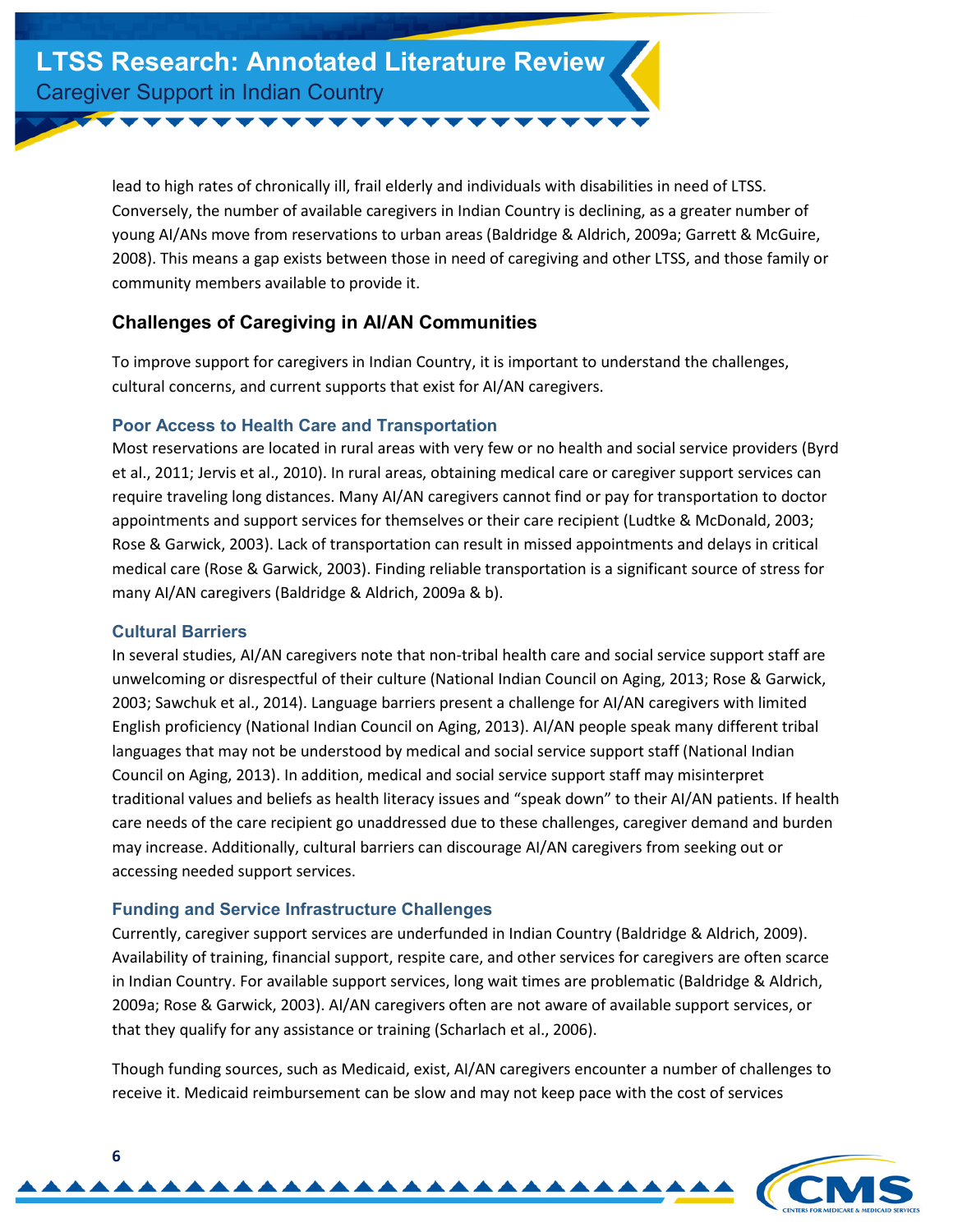(Baldridge & Aldrich, 2009b). In addition, many caregivers struggle to understand and meet Medicaid requirements to receive LTSS (Baldridge & Aldrich, 2009a).

#### <span id="page-6-0"></span>**Negative Impacts of Caregiving**

Caregiving can be incredibly stressful, causing caregivers to feel over-burdened and burned out in this role. The stress of caregiving can lead to a poor quality of life and decline in mental and physical health (Spencer et al., 2013). Since AI/AN communities rely so heavily on family caregivers, caregiver burden and burnout are important issues. The challenges above, lack of transportation and an inability to meet Medicaid requirements, are noted sources of caregiver burden and burnout among AI/ANs (Baldridge & Aldrich, 2009a &b). Other common sources of caregiver burden and burnout among AI/ANs include:

- A lack of caregiver training and knowledge of support services (Baldridge & Aldrich, 2009a),
- Poor support from tribal leaders on the challenges of caregiving, particularly for elder family members (Baldridge & Aldrich, 2009a),
- Challenges communicating and coordinating care with family (Hennessy et al., 1999),
- Feelings of guilt over insufficient care (John et al., 2001),
- Anxiety about providing in-home medical care (Hennessy & John, 1996), and
- Strain on family relations (Hennessy & John, 1996).

While the literature suggests that AI/ANs may have more positive feelings about caregiving than other groups, the stresses of caregiving still pose serious concerns (Hennessy & John, 1996; Jervis et al., 2010).

#### <span id="page-6-1"></span>**Support for Caregivers**

AI/AN communities rely on a number of formal and informal support services to manage the challenges of caregiving. Formal supports include funding and programs provided by the federal government, state governments and tribes, including:

- *Federal funding through the Title VI, Part C, Native American Caregiver Support Program*: This grant program funds efforts to provide information, assistance, individual counseling, support groups and training, respite, and supplemental services for AI/AN caregivers (Administration on Aging, 2002).
- *Federal and state funding for Medicaid*: Within Medicaid, the home- and community-based services (HCBS) waivers provide in-home care to low-income individuals who are eligible for nursing home care (Baldridge & Aldrich, 2009b).
- *Tribally provided support:* Some tribes provide caregiver support services to their members; however, providing these services depends on the economic climate of a tribe, which may be influenced by factors such as revenue generated by tribal businesses (Baldridge & Aldrich, 2009b).

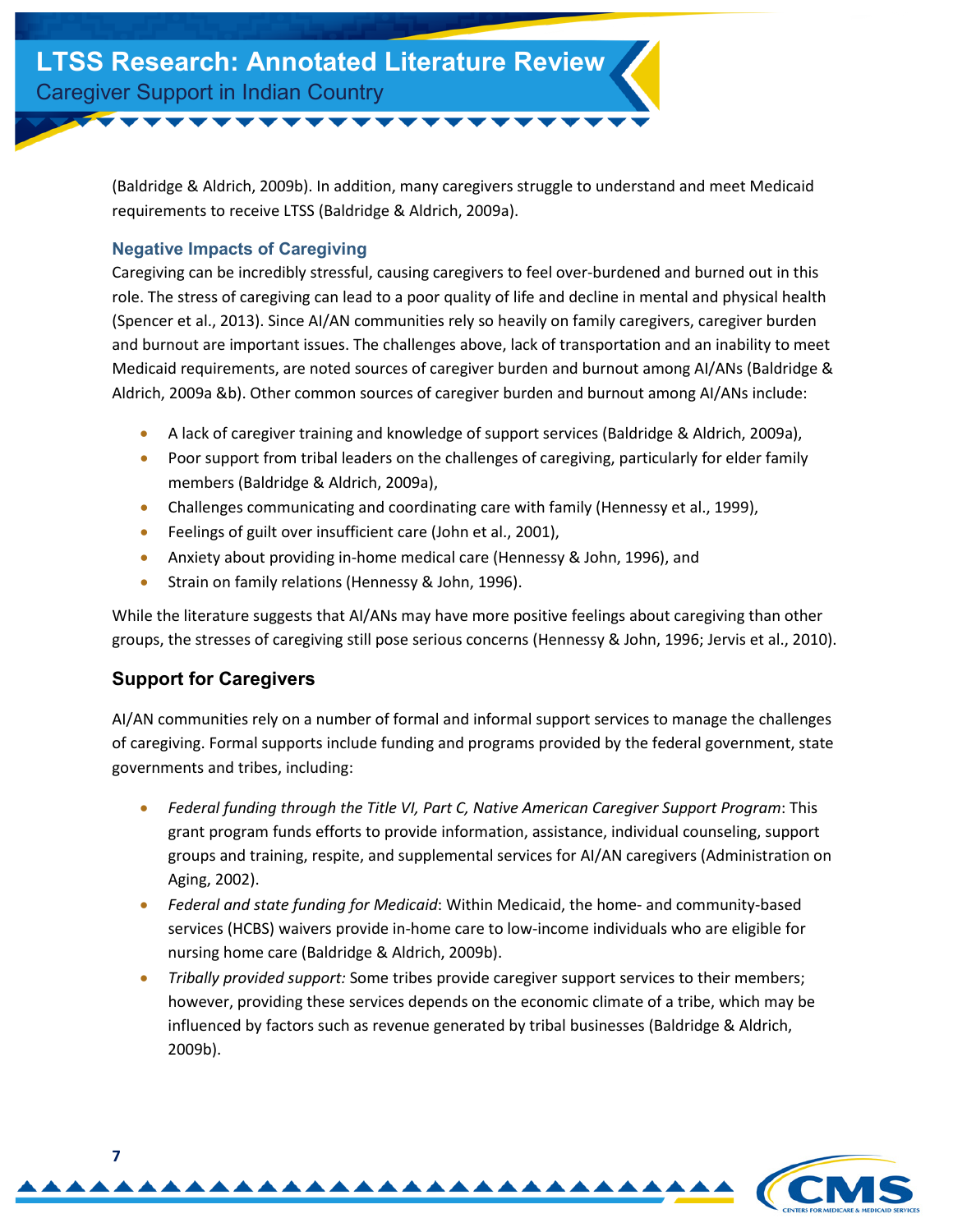#### <span id="page-7-0"></span>**Recommendations**

While caregivers in Indian Country face significant challenges, the AI/AN cultural emphasis on in-home care, respect for elders, and community can be utilized to support caregivers. Many innovative caregiver support strategies have proven successful within Indian Country. Based on the effective and creative interventions identified in the literature, the following recommendations may help programs and communities address the needs of caregivers in Indian Country:

- Increase community-based and in-home caregiver support programs independently or through programs like the Center for Medicare and Medicaid Services' Money Follows the Person Tribal Initiative. Money Follows the Person is a federal initiative to promote community- and homebased care for elderly individuals with chronic diseases or disabilities who have been relocated from institutional settings (Mathematica Policy Research, 2014).
- Improve collaboration among service providers, including federal, state, and tribal governments. (Baldridge & Aldrich, 2009b; Sawchuk et al., 2014).
- Increase funding for and information about caregiver support services, such as transportation services, respite care, and adult day care (Garrett & McGuire, 2008; Goins et al., 2010).
- Provide caregiver education, assistance, and training, including help with paperwork and health or social service care system navigation. (Hennessy, et al., 1999; Riess-Sherwood, et al., 2002).
- Employ professional caregivers from outside the tribal community (Garrett & McGuire, 2008; Goins et al., 2010).
- Educate tribal leaders so they can be more involved with and proactive about their communities' challenges with caregiver support and elder care (Baldridge & Aldrich, 2009a).
- Improve cultural competency trainings for health and social service providers who serve AI/AN caregivers and recipients. Culturally appropriate trainings will make LTSS more widely available in tribal communities (Health Resources and Services Administration, 2001; Rose & Garwick, 2003).
- <span id="page-7-1"></span>• Incorporate AI/AN culture (such as using native languages and traditional healing practices) into caregiver support interventions (Goins et al., 2010).

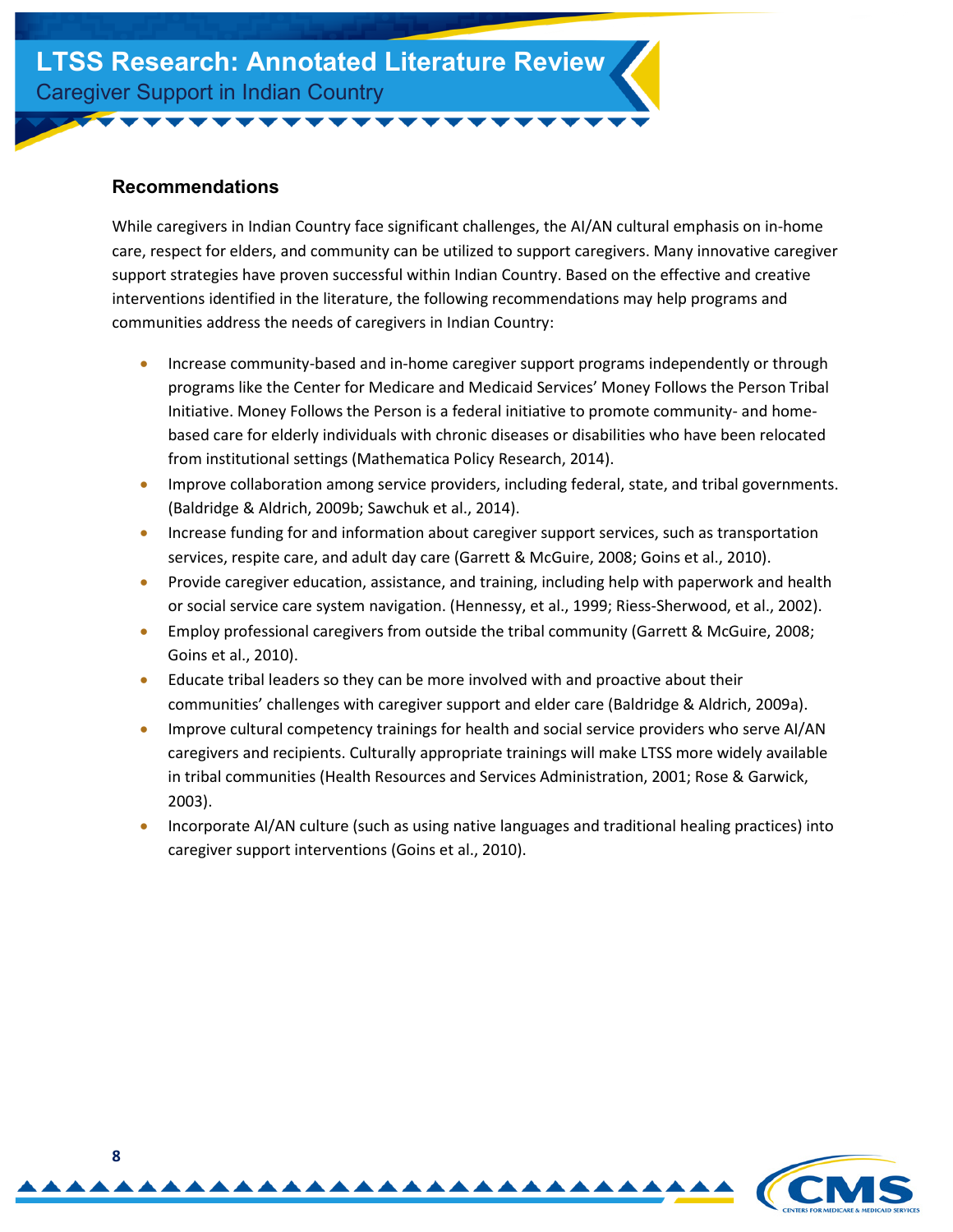# **Caregiver Support in Indian Country**

#### <span id="page-8-0"></span>**Administration on Aging. (2002).** *The National Family Caregiver Support Program Resource Guide.* **Washington, DC: United States Department of Health and Human Services.**

The Administration on Aging (AoA) created this guide to assist government agencies focused on aging with the implementation of the National Family Caregiver Support Program (NFCSP), created in 2000. The NFCSP is part of the Older Americans Act and provides support services and resources to family members caring for older individuals (p. I-1). The guide provides in-depth information on a number of topics related to the NFCSP and caregiving for elders, including:

- Background information on the NFCSP and the aging network (p. I-2),
- Profiles of family caregivers (p. III-1),
- Overview of aging-related grant programs, including the Native American Caregiver Support Program Grants (Title VI) (p. B-11), and
- The NCFSP in relation to diverse caregiver populations (p. VIII-1).

The guide describes the unique challenges that AI/AN caregivers face in their communities. These challenges are identified as a lack of adult daycare, home health care aides, hospice care, and support groups (p. VIII-9).

Several sections of the guide describe the role of Indian tribal organizations (ITOs) within the aging network. ITOs help identify gaps in key services and ways for tribes to pool regional resources to meet caregiver needs (p. VIII-10)

The guide explains government-funded grant programs that support AI/AN elder caregivers. These grant programs include caregiver support-related grants (Title VI grants) to AI/AN communities, including a list of grantees and dollar amounts received (B-11-B-15). The guide also provides examples of programs that tribes have used to implement the NFCSP (p. VIII-10).

The AoA's guide is a useful tool for individuals and organizations in need of detailed information about the NFCSP and caregiving programs specific to AI/AN communities (Title VI). The examples of tribal programs are particularly useful for gaining a sense of tribal implementation of the NFCSP (p. VIII-10).

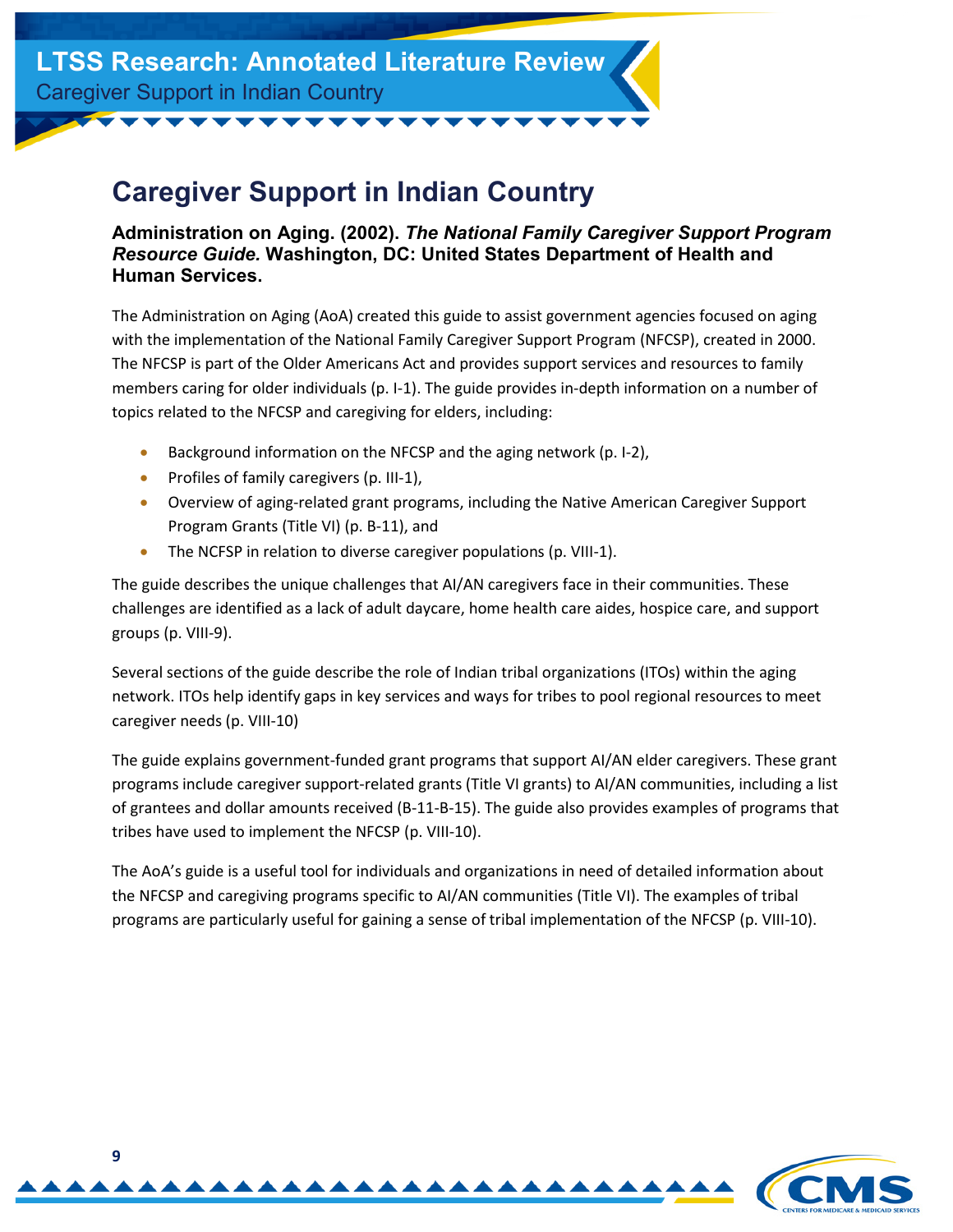#### <span id="page-9-0"></span>**Administration on Aging. (2004).** *The Older Americans Act National Family Caregiver Support Program: Compassion in Action.* **Washington, DC: United States Department of Health and Human Services.**

This report provides an overview of progress made by the National Family Caregiver Support Program (NFCSP), a program established by the Older Americans Act Amendments of 2000. The Administration on Aging, State Units on Aging, Area Agencies on Aging, and Indian tribal organizations, known as the National Aging Services Network, implement the program. The National Aging Services Network provides caregiver support resources to local communities where tribal members are also eligible for services. The report highlights the number of caregivers served, success stories, best practices, reference resources, and individual state approaches.

One component of the NFCSP is the Native American Caregiver Support Program (NACSP) (Title VI, Part C). The NACSP provides information, assistance, individual counseling, and support groups, and training, respite, and supplemental services (p. 24). The NACSP differs from the NFCSP in three distinct ways to meet the unique needs of tribal communities:

- There is no requirement for matching funds,
- There is no limit on funds for support services to grandparents caring for grandchildren, and
- Tribes decide the age when tribal members become elders (p. 24).

Since the NACSP's establishment in 2000, many tribal programs have created tailored solutions that meet the needs of their communities' caregivers. These solutions include:

- Infrastructure development,
- Public awareness campaigns,
- The development of respite services,
- The coordination of support groups or counseling, and
- The establishment of culturally appropriate caregiver training through caregiver conferences, where caregivers are trained and honored for their work. (pp. 24–25).

Continued barriers for NACSP programs include inadequate staffing, low participation rates, remote locations, and the large number of unmet needs (p. 25). The guide provides overviews of model caregiver support programs in Indian Country and Hawaii (pp. 25–27), highlighting their innovative approaches to caregiver support, which incorporate Native cultural values.

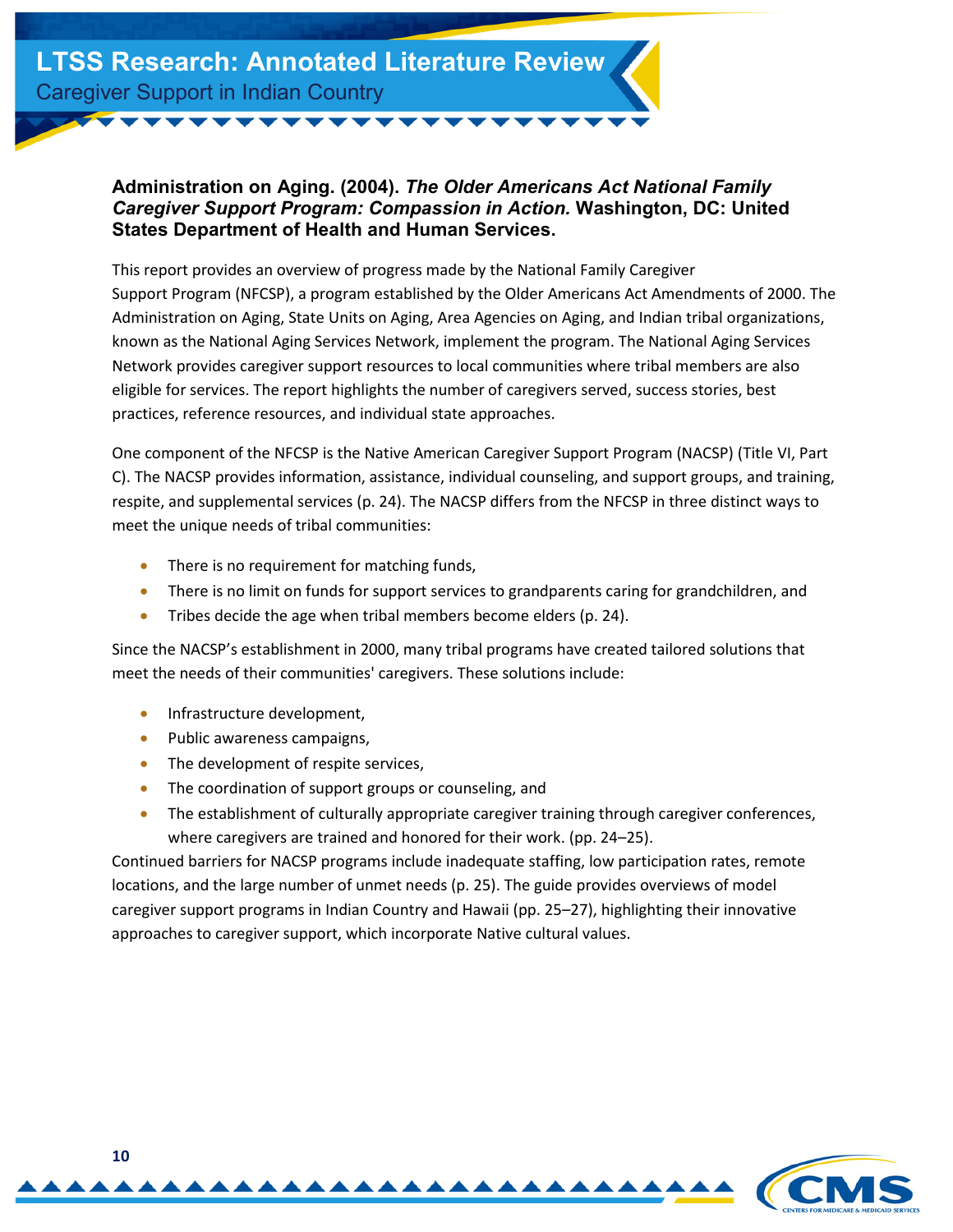#### <span id="page-10-0"></span>**Baldridge, D., & Aldrich, N. (2009a).** *Caregiving in Indian Country: Conversations with Family Caregivers.* **Retrieved September 21, 2015, from National Association of Chronic Disease Directors:**

**[http://www.chronicdisease.org/resource/resmgr/Healthy\\_Aging\\_Critical\\_Issues\\_B](http://www.chronicdisease.org/resource/resmgr/Healthy_Aging_Critical_Issues_Brief/CIB_Carginging_in_Indian_Cou.pdf) rief/CIB\_Carginging\_in\_Indian\_Cou.pdf.** 

In this paper, the authors provide an overview of the common practices, attitudes, and challenges of elder care and caregiver support in Indian Country. The authors include perspectives of family caregivers and professionals that highlight eldercare issues with quotes obtained through interviews. The paper emphasizes the needs and concerns of family caregivers who make up 90% of eldercare providers in Indian Country (p. 1).

Although the authors stress how elder care is not generally considered a burden among American Indian and Alaskan Native (AI/AN) communities, they highlight the issue of caregiver burnout, and the need for greater caregiver support and some time away (p. 2). Based on responses from interviews with professional and family caregivers, caregiver burnout commonly results from a number of factors, including:

- Absence of caregiver training,
- Lack of knowledge about available support services,
- Inability to meet low-income or Medicaid requirements to receive services,
- The physical strain of caring for elders,
- Insufficient transportation access, and
- Poor support from tribal leaders (pp. 5–7).

The majority of interviewed family caregivers indicated that respite care typically comes from family members; however, few reported receiving it (p. 5). Although the majority of the family caregivers were aware of caregiver support services, they noted a number of barriers that prevent utilization. Common barriers included an inability to qualify for Medicaid and long wait times for services (pp. 7–9).

Interview participants noted a need for increased family caregiver support by tribal leaders. They provided suggestions, such as subsidizing caregiver support, increasing involvement with elders, and providing adult day and respite care services (p. 9). Along with increased tribal leadership support, the authors conclude that AI/AN family caregivers need additional support services, including caregiver training, respite care, transportation, home health care, and adult day care (p. 10).

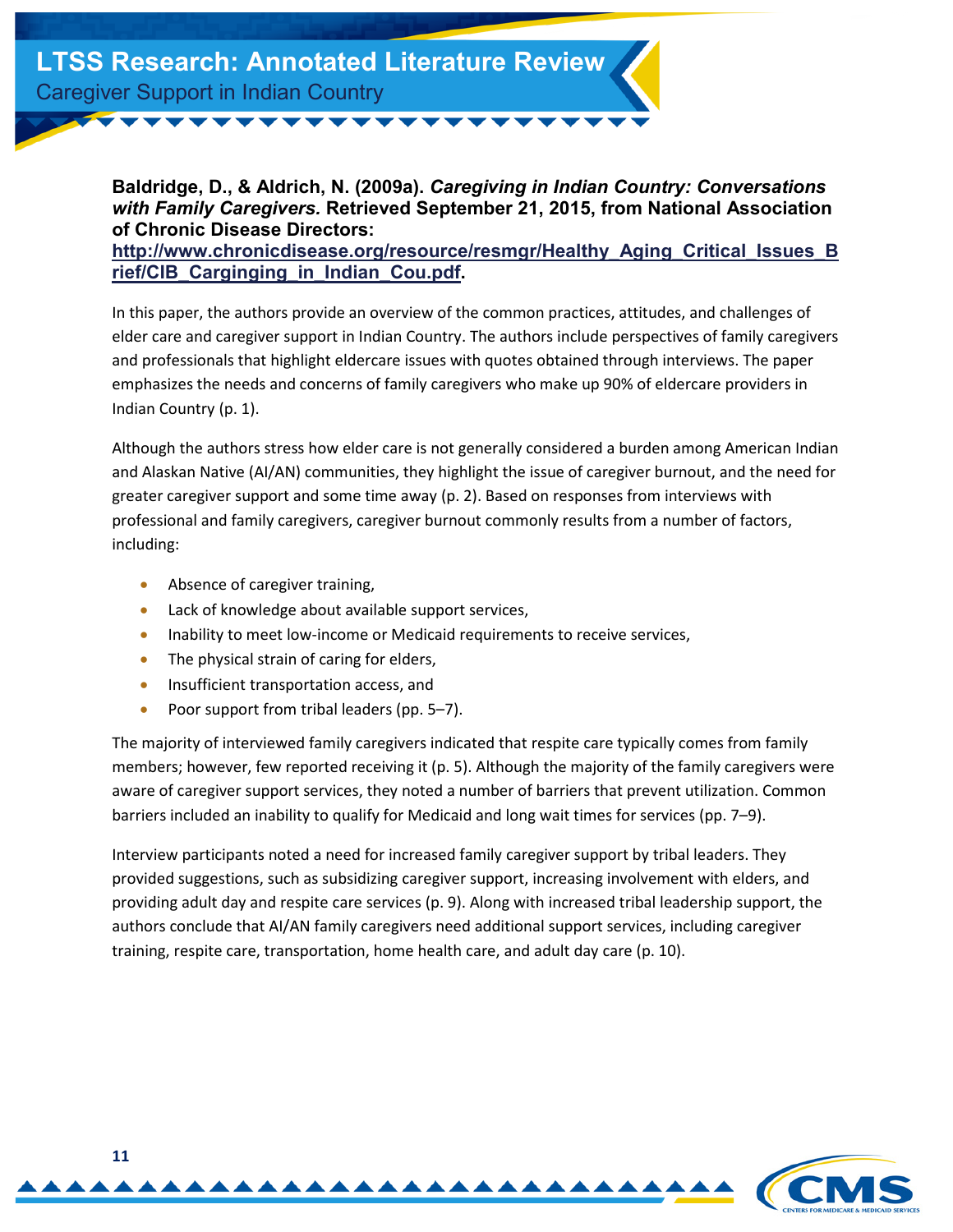#### <span id="page-11-0"></span>**Baldridge, D., & Aldrich, N. (2009b).** *Caregiving in Indian Country: Tribes Supporting Family Traditions.* **National Association of Chronic Disease Directors. Retrieved September 21, 2015, from [http://c.ymcdn.com/sites/www.chronicdisease.org/resource/resmgr/healthy\\_aging](http://c.ymcdn.com/sites/www.chronicdisease.org/resource/resmgr/healthy_aging_critical_issues_brief/ha_cib_indiancaregiving.pdf) \_critical\_issues\_brief/ha\_cib\_indiancaregiving.pdf**

This article explains the role of families in providing long-term care. The authors also illustrate how changing demographics on reservations affect those in need of long-term services and supports (LTSS). Family members provide 90% of long-term care in Indian Country (p. 1). However, this trend is changing as more young people decide to leave the reservation in search of greater opportunities (p. 1). Unfortunately, the need for LTSS is on the rise in Indian Country due to an increase in chronic health problems among American Indian and Alaskan Native (AI/AN) communities (p. 1).

Although the average life expectancy of the AI/AN population is lower than the national average, it is increasing (p. 4). As the authors point out, this means many AI/ANs will live longer with disabilities (p. 4). The cost for providing care to a population that lives longer with greater challenges is financially and emotionally demanding for families and tribal communities (p. 4).

The authors explain that funding for LTSS programs comes from different sources, such as Medicaid, state or tribal programs, or Older Americans Act programs (p. 6). There is a preference within Indian Country to receive services in the home (p. 6). However, the authors state that, "88% of AI/AN communities surveyed by the U.S. Administration on Aging are not able to meet that demand for home health care" (p. 6). Other barriers that keep many AI/ANs from seeking LTSS include poverty, "a shortage of professional caregivers, and lack of transportation to receive services" (p. 5). Cultural beliefs also prioritize the need of family and spiritual health over the individual and physical wellbeing (p. 5).

With regard to funding for LTSS in Indian Country, there are several resources for individuals, families, and communities. For instance, the Administration on Aging manages the Older Americans Act, which provides for the Title VI Grants for Native Americans Program (p. 11). Beyond the AoA, the Centers for Medicare & Medicaid Services manages the Medicaid Home and Community-Based Services Waiver Program. Waiver programs allow individuals eligible for nursing home care who are at defined income levels to receive services in their homes rather than in facilities. However, the authors note that the Medicaid reimbursement for these services cannot keep pace with the costs of services (p. 13).

Tribes also provide LTSS in their communities. The authors reference a 2004 National Indian Council on Aging study that found that profits from tribal casinos have a profound influence on whether or not tribes provide LTSS to their tribal members (p. 14). Many experts in the field have noted that, given the scarcity of adequate funding to cover the amount of need for LTSS in Indian Country, there is a greater need for collaboration among different service providers and funding sources (p. 14).

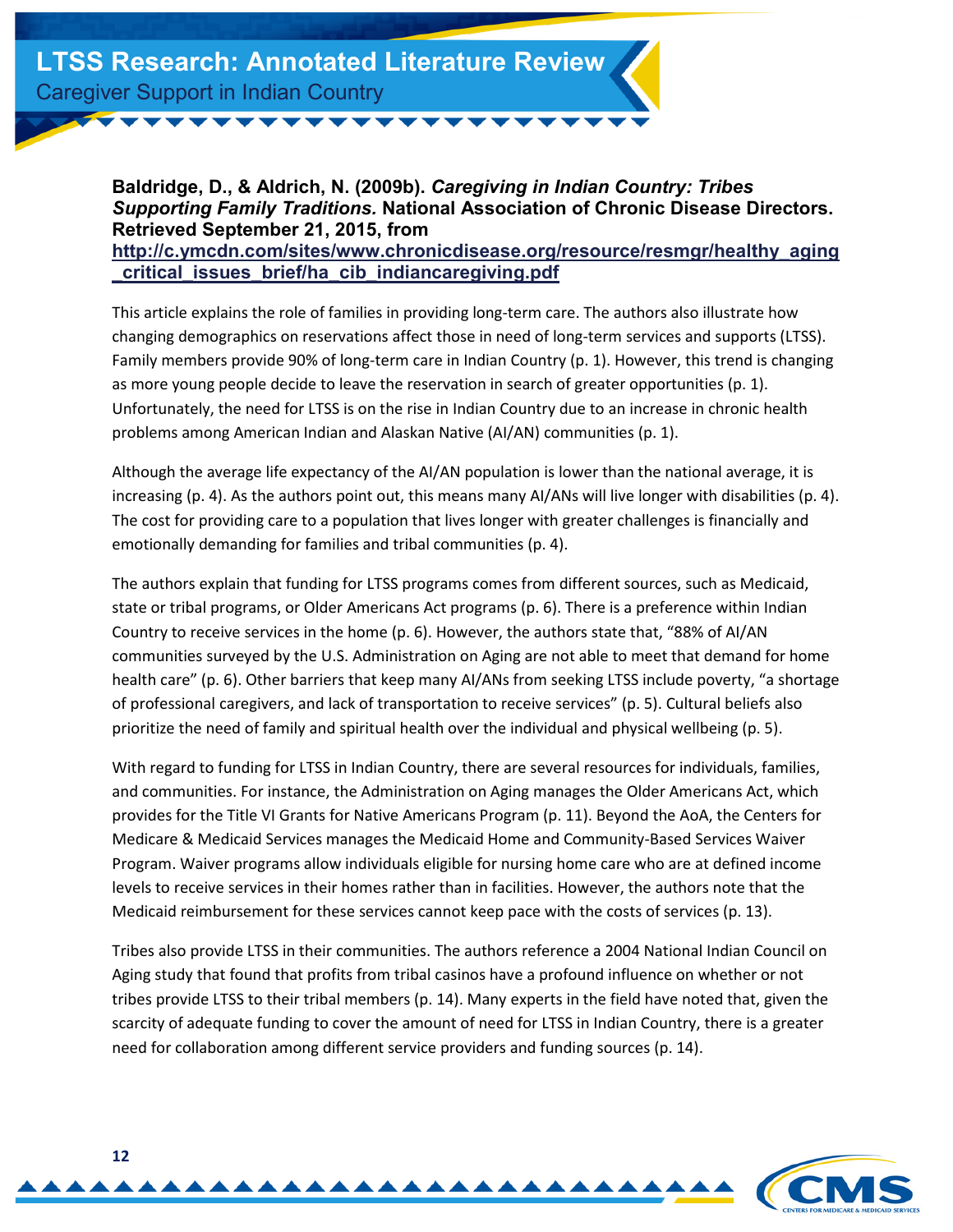#### **Byrd, J., Spencer, S., & Turner Goins, R. (2011). Differences in Caregiving-Does Residence Matter?** *Journal of Applied Gerontology, 30***(4), 407-421.**

This study describes a telephone survey conducted in 2004 to determine differences in caregiver health based on residence. The authors surveyed 219 metropolitan (population of more than 50,000), 77 micropolitan (population of 10,000 to 50,000), and 104 non-metropolitan (population of 9,999 or fewer) caregivers in West Virginia (p. 410). The study provides background information about the challenges of caregiving in rural areas. These challenges include "poor access to available services including, homedelivered meals, home health aides, adult day care, or respite care" (p. 408).

The majority of survey participants were married women who deliver unpaid care to a parent, which reflects the most common national characteristics for caregivers (p. 416). Participants responded to questions about demographics, challenges with activities of daily living (ADLs), the number of medical conditions, and mental health (p. 414). Key takeaways from the survey were as follows.

- Non-metropolitan caregivers reported more medical conditions than metropolitan or micropolitan (p. 413).
- Residence location did not impact caregiver well-being, including caregiver burden or mental health (p. 414).
- A lower education level was associated with an increased number of medical conditions among caregivers and a subsequently higher level of caregiver burden (p. 414).
- Metropolitan residents reported higher levels of education than did micropolitan or non-metropolitan residents (p. 412).

The authors hypothesize that non-metropolitan caregivers would express more caregiver burden and poorer mental and physical health (p. 409). The authors did discover a higher number of health conditions among the non-metropolitan group (p. 416); however, these respondents did not report higher levels of caregiver burden or poorer mental health than the other groups (p. 416). Overall, the authors hypothesize that nonmetropolitan residents may adapt to a lack of services and rely on informal care networks to cope (p. 416).

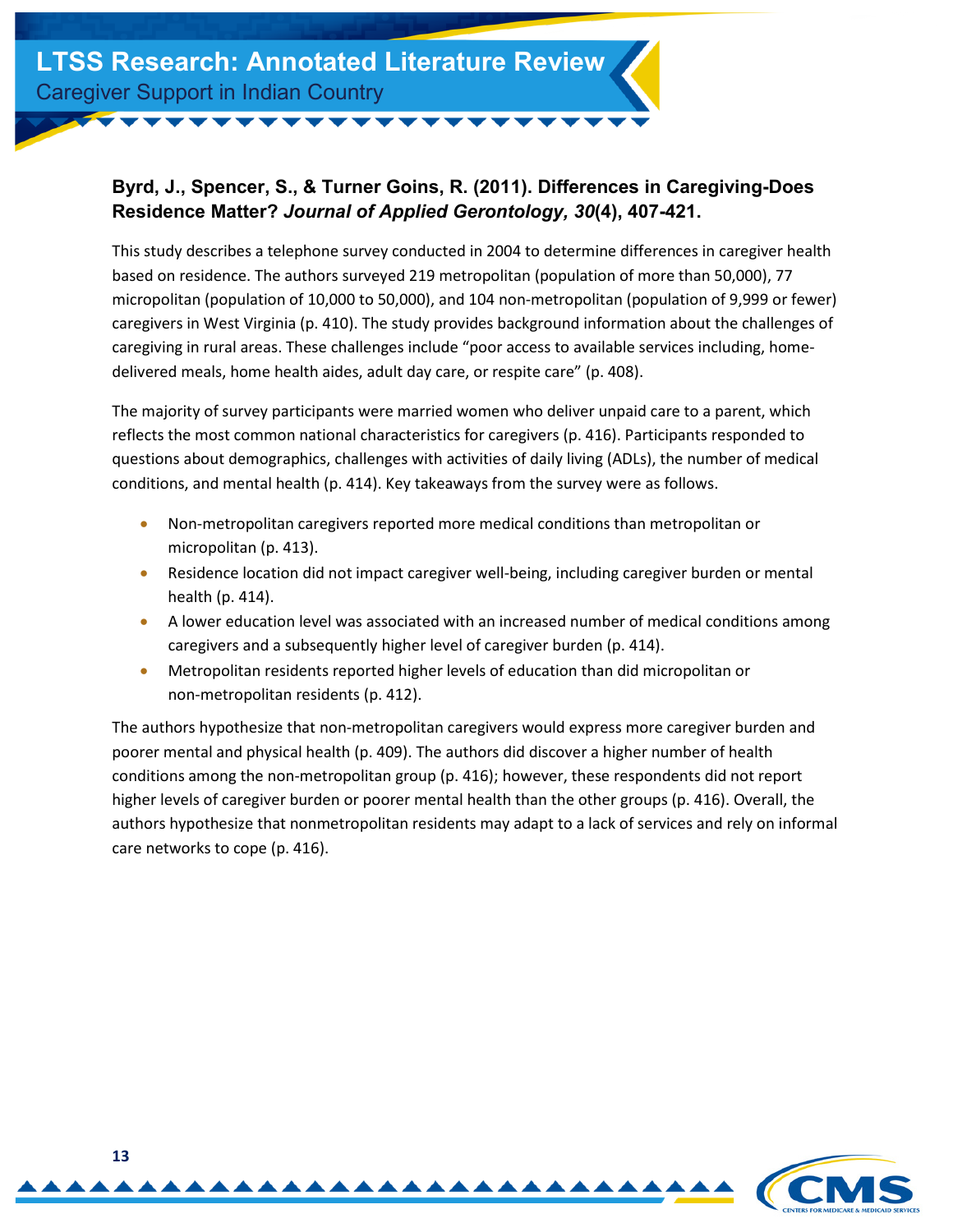#### <span id="page-13-0"></span>**Garrett, M. D., & McGuire, L. C. (2008). Family caregivers declining for American Indians, Alaska Natives.** *Aging Today, 29***(11), 11.**

In this article, the authors discuss the declining levels of family caregiving among American Indian and Alaskan Native (AI/AN) communities. The authors explain that families are the primary providers of long-term services and supports (LTSS) for the elderly in AI/AN communities (p. 11). This dynamic has worked in the past, because "AI/AN providers tend to be younger than those in the broader population" (p. 11). However, the demographics of AI/AN communities are changing since many young AI/AN individuals are moving to urban areas (p. 11).

The authors also briefly describe a study they conducted to determine which communities are facing declines in family caregiving (p. 11). The goal of this research was to identify communities that "have more frail older adults than caregivers" (p. 11). To determine the number of potential caregivers per older adult, the authors used 2000 U.S. Census data and divided the number of potential caregivers by the number of frail older adults (p. 11). Key findings from the study include:

- 13 AI/AN communities do not have any potential caregivers;
- Several large tribes (populations greater than 4,000) have less than 5 potential caregivers per older adult, comprising:
	- United Houma Nation, Kiowa Tribe of Oklahoma, Comanche Nation, Apache Tribe of Oklahoma, Fort Sill Apache Tribe, the Caddo Nation of Oklahoma, and the Sac and Fox Nation of Missouri in Kansas; and
- 92% of the assessed AI/AN communities have 1 to 25 caregivers per frail adult (p. 11).

Overall, the article concludes that a decline in family caregivers for older adults is a problem in many AI/AN communities (p. 11). The authors suggest that communities facing this issue create and improve services like adult day care, respite care, and transportation (p. 11). They should also consider employing formal caregivers from outside the community (p. 11).

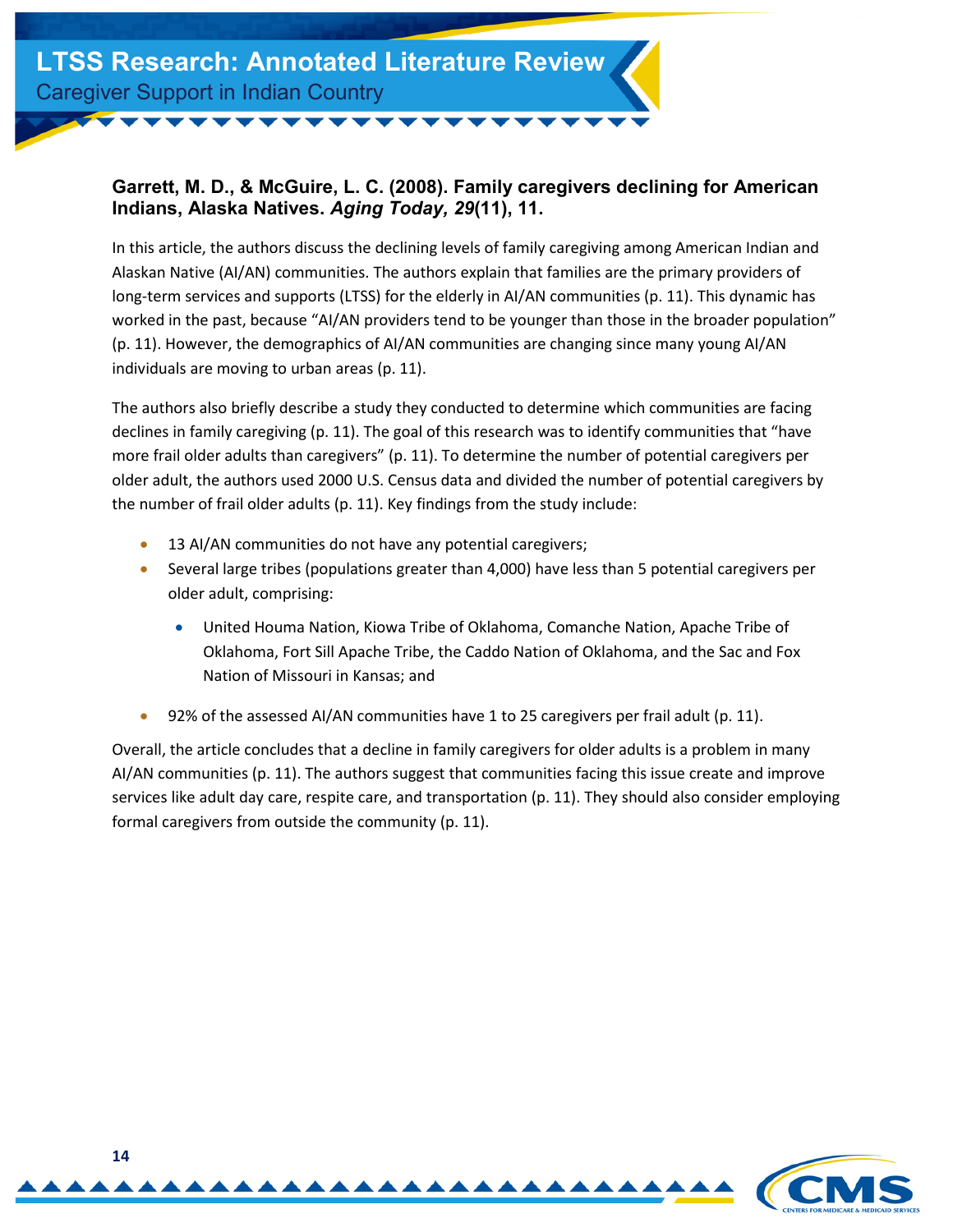

#### <span id="page-14-0"></span>**Goins, R., Spencer, S., McGuire, L., Goldberg, J., Wen, Y., & Henderson, J. (2010). Adult caregiving among American Indians: The role of cultural factors.** *The Gerontologist, 51***(3), 310-320.**

This study estimates how common adult caregiving is among American Indian communities and examines cultural factors related to adult caregiving. The study assesses survey data from 5,207 American Indians from the Pine Ridge Indian Reservation and Cheyenne River Sioux Reservation in the Northern Plains and the Gila River Indian Community in the Southwest (p. 310). The study defines an individual as an adult caregiver "if at least one parent relied on them for personal care" (p. 312).

The study finds several factors common among American Indian adult caregivers in all three communities. These factors include:

- Being a woman,
- Being age 35 or under,
- Using traditional healing practices,
- Having a larger household size, and
- Participating in traditional or cultural events (p. 310).

The survey results convey the importance of cultural traditions, families, and the cultural leadership of elders in the roles and lives of American Indian adult caregivers (p. 318). The authors suggest including cultural traditions in future American Indian caregiver research and programs to assure they work well for the communities (p. 318).

The authors also emphasize the need for increased support services for adult caregivers in American Indian communities (p. 318). They suggest increasing caregiver services through Title VI and access to non-tribally managed caregiver programs (p. 318). Overall, the authors stress that more research is needed on the topic of American Indian adult caregivers (p. 318).

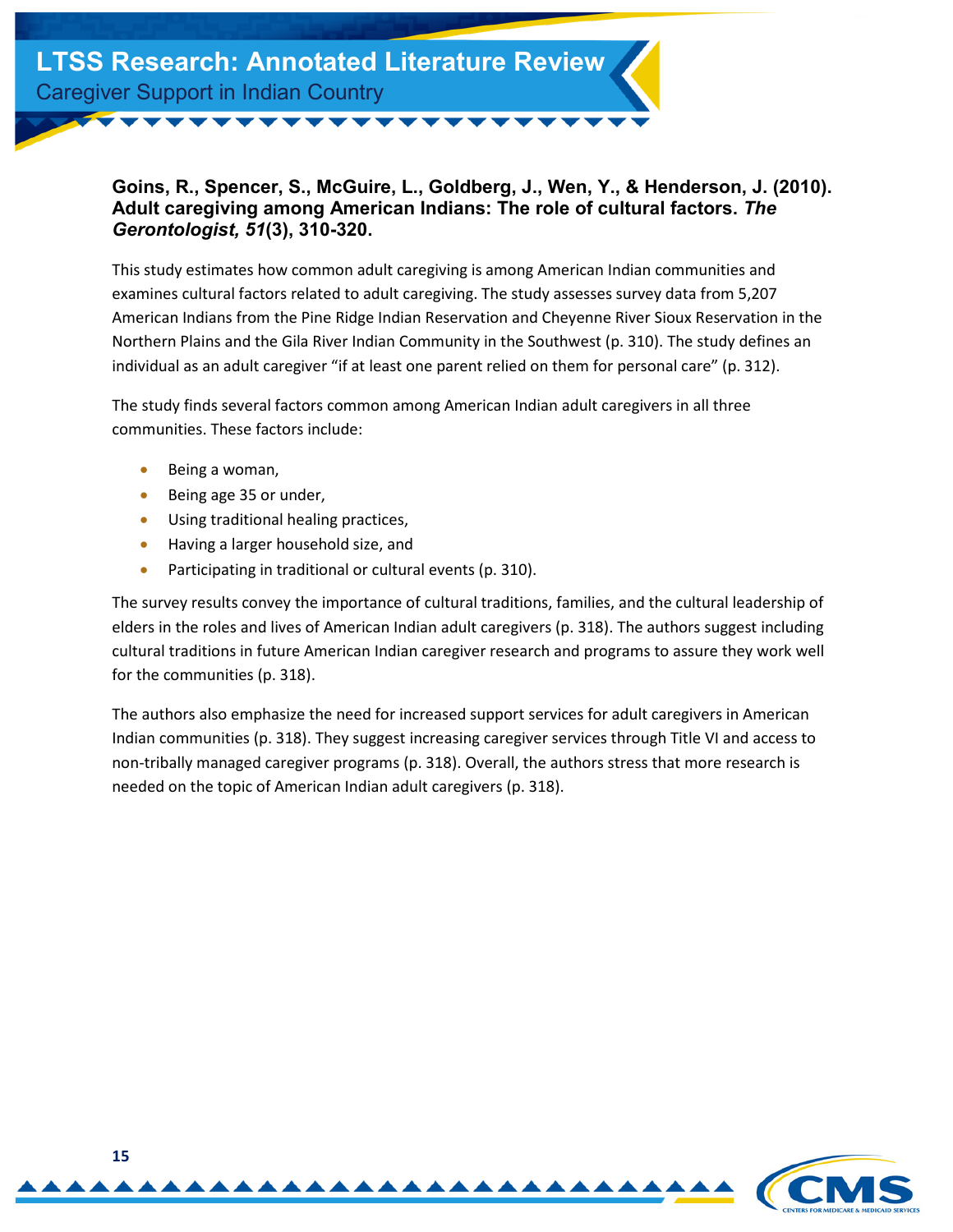<span id="page-15-0"></span>**Health Resources and Services Administration. (2001).** *Cultural Competence Works: Using Cultural Competence To Improve the Quality of Health Care for Diverse Populations and Add Value to Managed Care Arrangements.* **Washington, DC: United States Department of Health and Human Services. Retrieved September 28, 2015, from http://homeless.samhsa.gov/resource/cultural[competence-works-using-cultural-competence-to-improve-the-quality-of-health](http://homeless.samhsa.gov/resource/cultural-competence-works-using-cultural-competence-to-improve-the-quality-of-health-care-for-diverse-populations-and-add-value-to-managed-care-arrangements-20716.aspx)care-for-diverse-populations-and-add-value-to-managed-care-arrangements-20716.aspx**

This resource guide, created by the Health Resources and Services Administration (HRSA), explains the need for cultural competency among health care providers. An increasingly culturally diverse population in the United States demands it, particularly in relation to Managed Care Organizations (MCOs) (p. 1). MCOs are contracted companies that work with health care providers to deliver lower cost care and ensure quality (p. 1). States commonly work with MCOs to deliver Medicaid health care services to save money. Due to lower costs and Medicaid delivery, MCOs frequently work with underserved populations, including American Indian and Alaskan Native (AI/AN) communities (p. 1). Therefore, MCOs have a need for increased cultural competency (p. 1).

HRSA provides examples of programs they have funded and recognized for effective cultural competency (p. 7). The most successful programs outlined do the following:

- Broadly define culture,
- Value clients' culture beliefs,
- Recognize complexity in language,
- Facilitate learning between providers and communities,
- Involve the community in defining and addressing service needs,
- Collaborate with other agencies,
- Professionalize staff hiring and training, and
- Institutionalize cultural competence (p. 1).

Although none of the noted programs specifically serve AI/AN populations, they do provide helpful information about successful approaches to providing health care to underserved populations. A few of these approaches include language interpretation services, transportation, and childcare assistance (p. 27). The guide also notes the use of community health workers and case managers to successfully connect underserved groups with health care (p. 29).

Overall, the guide provides in-depth information about the importance of cultural competency in relation to medical care and the particular complexities of managed care related to underserved populations. The guide also provides specific information about successful cultural competency programs and a list of resources and publications addressing cultural competency and managed care (pp. 55–65).

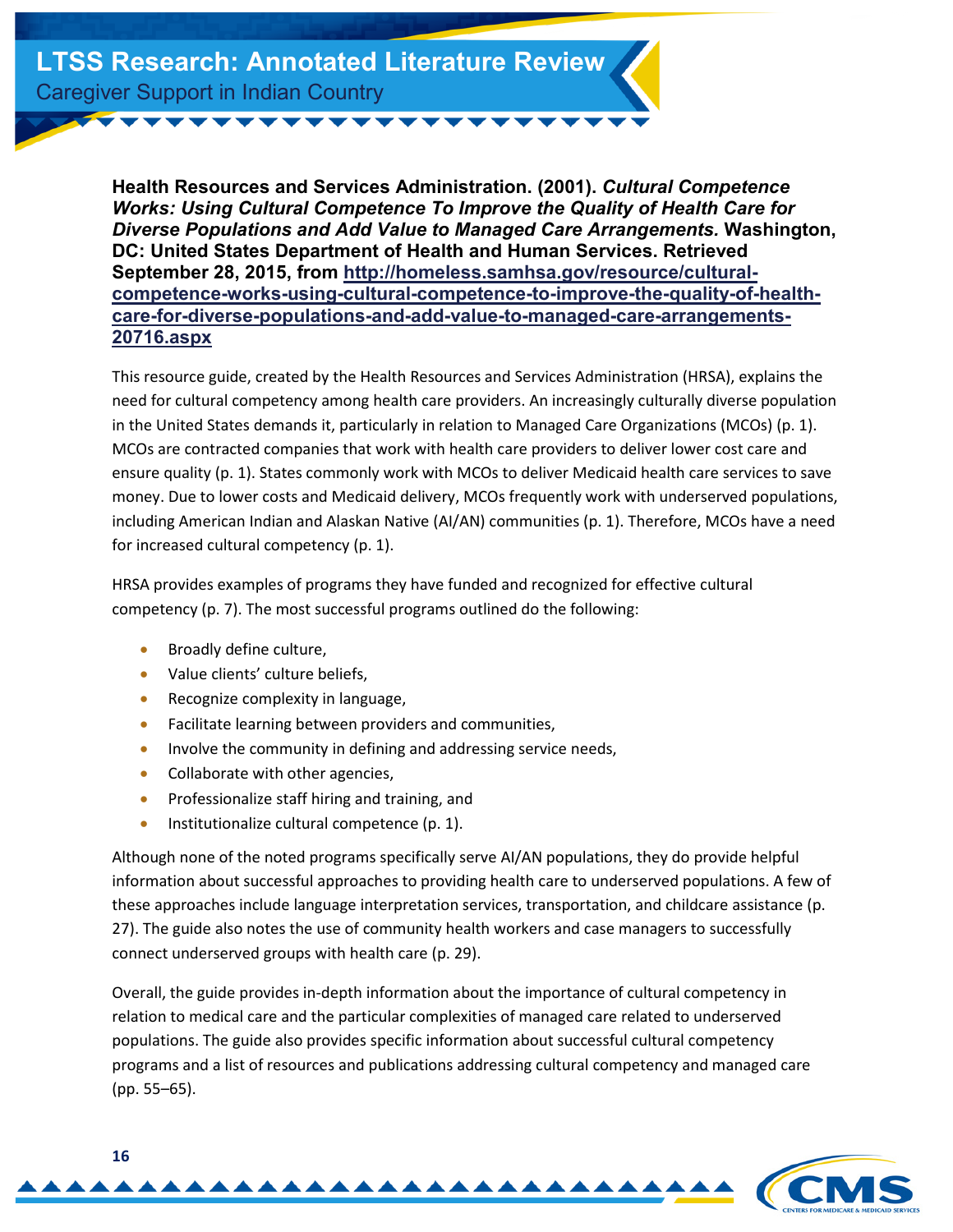#### <span id="page-16-0"></span>**Hennessy, C., & John, R. (1996). American Indian family caregivers' perceptions of burden and needed support services.** *Journal of Applied Gerontology, 15***(3), 275-293.**

In this study, the authors analyze data collected from focus groups with family caregivers from five different American Indian tribes in the Southwest. The study assesses the participants' feelings about caregiving and needed support services. The authors explain that there is an increasing demand for long-term care among American Indian and Alaskan Native (AI/AN) communities (pp. 275–276). This need stems from a growing elderly population with high levels of chronic illnesses (pp. 275–276). A shortage of professional long-term care services and a cultural preference for family caregiving means that American Indian family members provide the majority of long-term care (p. 276).

The authors asked focus group participants about their perceptions of caregiving and found several cultural views of care, including:

- Respect for elders as an integral aspect of American Indian identity, which translates to a strong sense of obligation for caregiving (p. 279),
- A strong desire to care for elders in the home and keep them out of nursing homes (p. 279), and
- Female relatives as the most common primary caregivers (p. 279).

Although participants expressed positive feelings about caregiving as fulfilling a cultural obligation, the authors also found that the participants experience caregiver burden. Main sources of caregiver burden include:

- Anxiety about providing in-home medical care (pp. 208-281),
- Challenges of providing emotional support to a depressed elder or an elder who will not comply with care (p. 282),
- Strain on family relations (p. 283), and
- Negative impacts on personal health and well-being due to caregiving (p. 283).

The authors also asked participants about needed support services (p. 287). They found several areas with great need, including caregiver training, caregiver and family support groups, case management, respite care, and adult day care (pp. 287–288). The authors emphasize the need for increased and culturally appropriate caregiver support services (p. 289) to help manage the demand for long-term care among American Indian communities (p. 289).

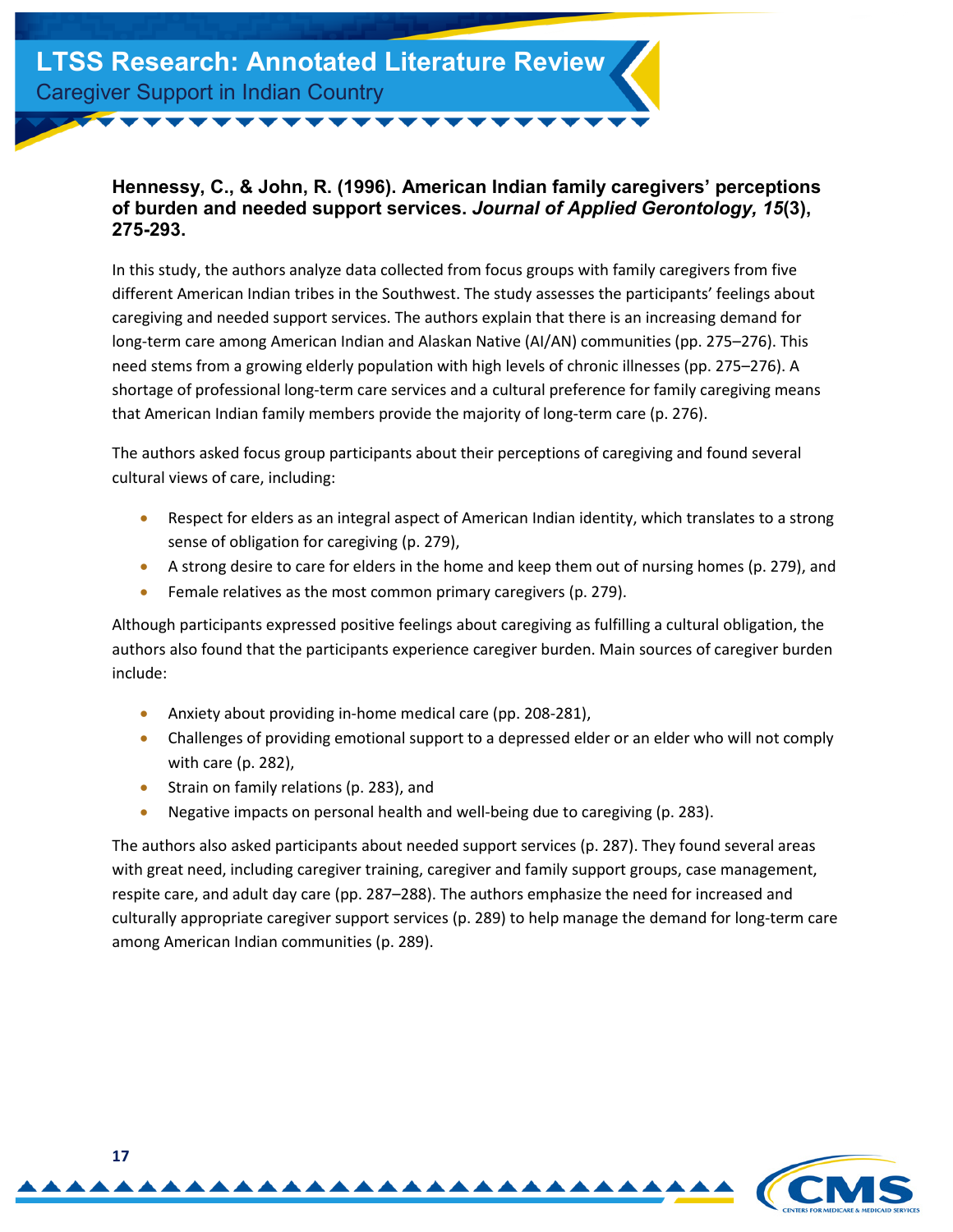#### <span id="page-17-0"></span>**Hennessy, C., John, R., & Anderson, L. (1999). Diabetes education needs of family members caring for American Indian elders.** *The Diabetes Educator, 25***(5), 747- 784.**

This study assesses challenges of diabetes management among American Indians caring for an elder or a family member with diabetes. The authors analyze data collected from five focus groups with six different American Indian tribes (p. 747). Overall, the study illustrates a high need for diabetes education among American Indian family caregivers because diabetes is on the rise among elderly American Indians (pp. 747–748).

Study participants identified the three major challenges they encounter and need more education about related to diabetes care management (p. 747). These challenges are:

- Managing medication, blood sugar, and post-amputation operation care (p. 750);
- Understanding and working with an elder's mental health problems, such as depression and refusal to comply with medical treatment (p. 751); and
- Decision-making and communication problems, including challenges with making care decisions and explaining a diabetes care routine to multiple family members (pp. 750–751).

These challenges illustrate the complexities of caregiving for people with diabetes (p. 753) and display the need for diabetes care education. Study participants also noted the importance of planning and sharing caregiving responsibilities with family members (p. 752). Participants stressed that family coordination is key to preventing the primary family caregiver from becoming overwhelmed (p. 752).

Overall, the authors emphasize the family-focused approach to managing diabetes in care receivers in American Indian communities (p. 753). The authors suggest interventions to improve diabetes caregiver education. These interventions include family-friendly conferences and in-home diabetes education for the patient and caregiver (p. 753). The authors stress the importance of caregiver training that focuses on the care givers' health and wellness, in addition to that of their patients (p. 753).

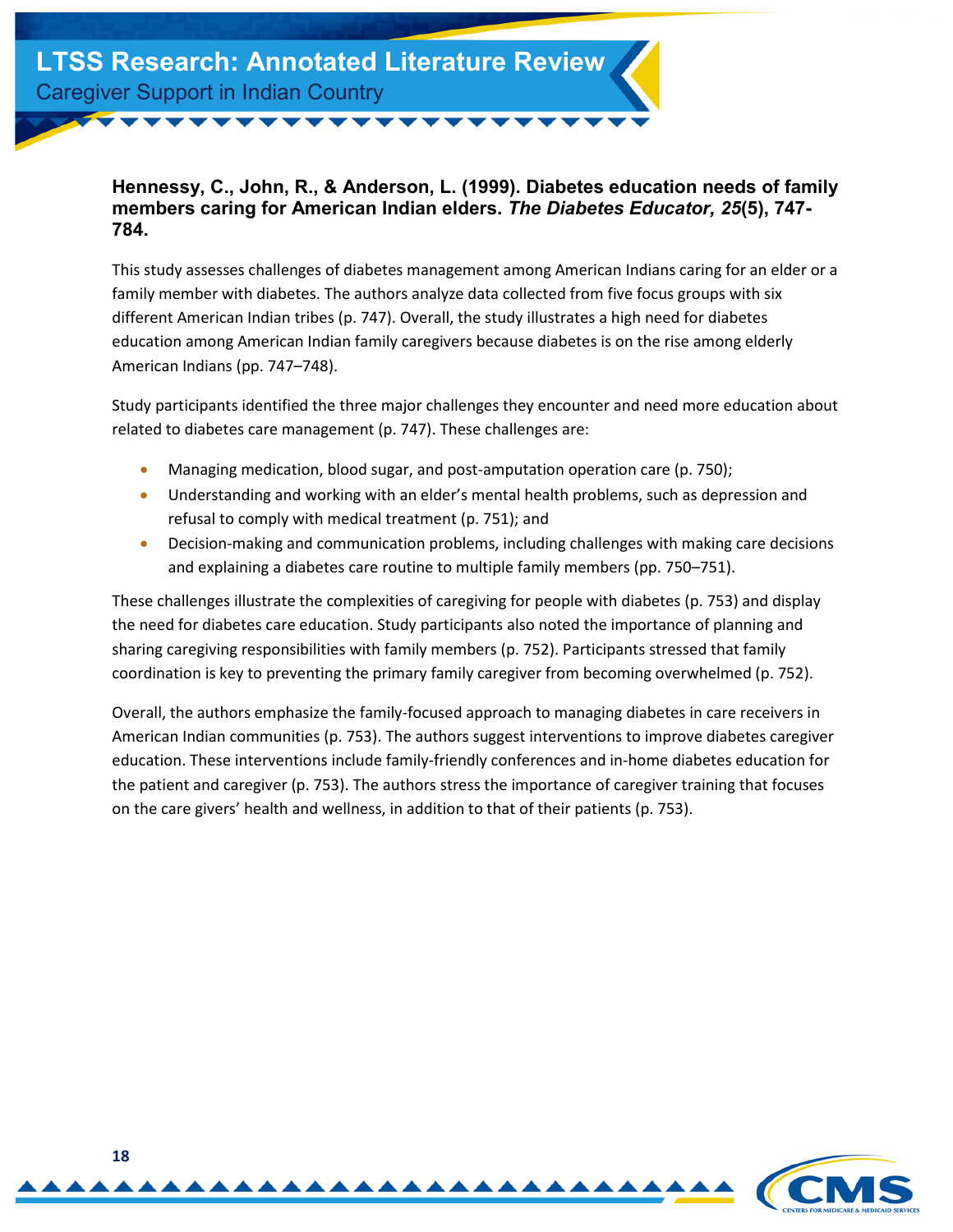

#### <span id="page-18-0"></span>**Jervis, L., Boland, M., & Fickenscher, A. (2010). American Indian family caregivers' experiences with helping elders.** *Journal of Cross-Cultural Gerontology, 25***(4), 355-369.**

This study assesses the negative and positive aspects of caregiving for an American Indian elders' family members. The authors analyze data from 19 Northern Plains American Indian family members who care for an elder (p. 1). Overall, study participants reported positive caregiving experiences (p. 1).

The authors note that the older American Indian population is "one of the fastest growing groups of nonwhite elderly in the United States" (p. 1). Despite this population growth, there is a lack of research focused on the elderly American Indians (p. 1). In particular, the authors note a lack of information on informal caregiving for this population (p. 1).

Overall, most study participants reported low levels of caregiver burden and positive caregiving experiences (p. 9). Specific positive aspects of caregiving included:

- Emotional rewards of caregiving (p. 7),
- Elders' appreciation for their caregivers (p. 7),
- Enjoyment of spending time with an elder (p. 8), and
- Appreciation for the advice and wisdom of an elder (p. 8).

The authors explain that these positive findings may stem from several unique aspects of AI culture, including:

- Traditional respect for elders (p. 9),
- Emphasis on keeping elderly family members out of nursing homes (p. 9),
- Sharing caregiving responsibilities with several family members (p. 9), and
- Having a sense of "returning the favor" to an elder family member who provided a significant amount of financial and emotional support (p. 9).

The authors note that the caregivers felt that their elder family members did not need high levels of care, which likely contributes to the positive results (p. 9). In addition, 69% of the participants receive caregiving assistance from another individual (mostly family members) (p. 5). Participants only consistently expressed one area of caregiver burden in that many felt they could "do a better job in caring for the elder" (p. 5).

The study participants live on a very rural reservation. However, the authors explain that they reported less caregiver burden than what is typical of rural caregivers (p. 10). The authors suggest that the positive attitude towards caregiving among American Indians is worth further study (p. 10). Based on this study, unique aspects of American Indian culture appear to help lessen other caregiving challenges, such as rural residency (p. 10).

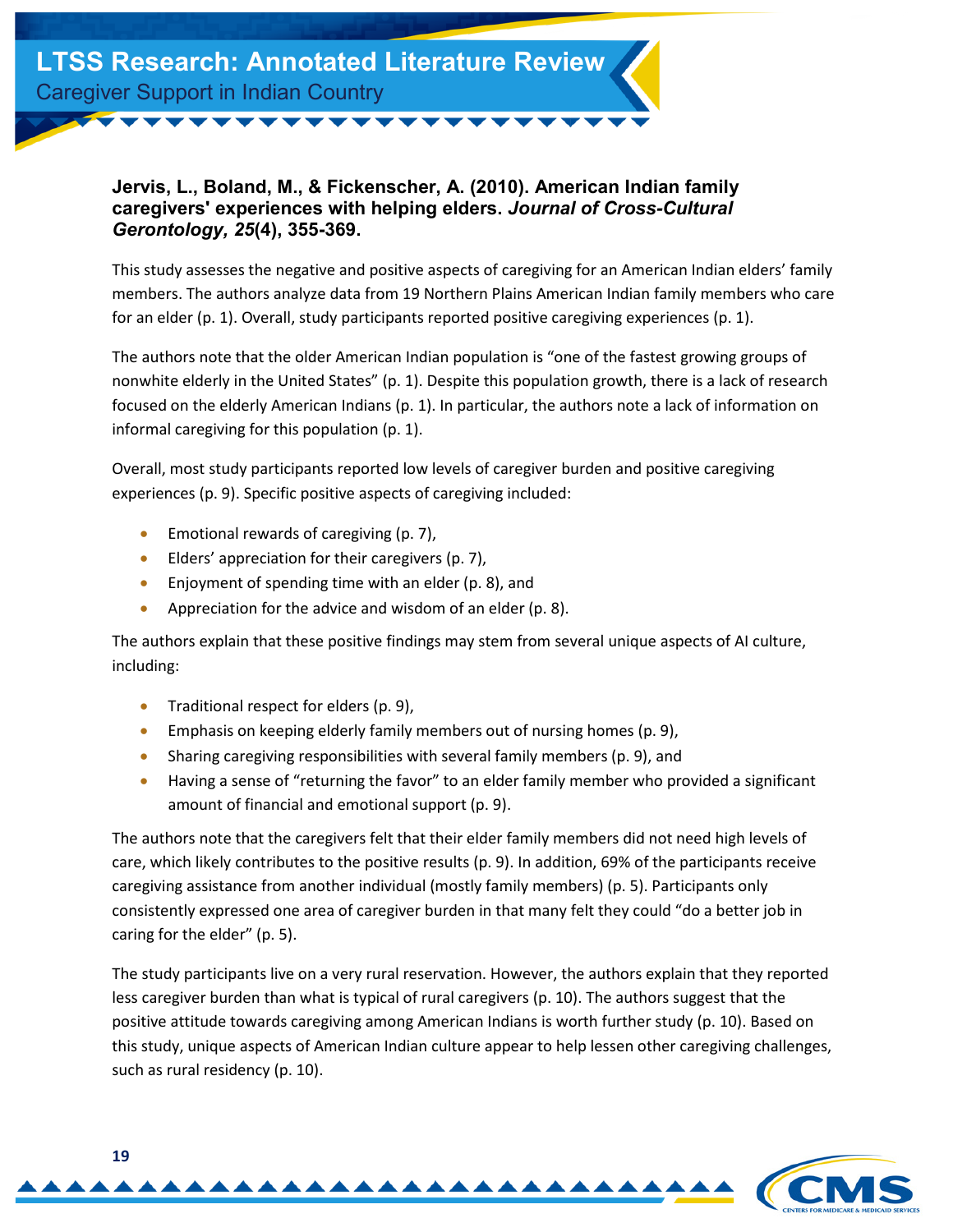

#### <span id="page-19-0"></span>**John, R., Hennessy, C., Dyeson, T., & Garrett, M. (2001). Toward the conceptualization and measurement of caregiver burden among Pueblo Indian family caregivers.** *The Gerontologist, 41***(2), 210-219.**

In this study, the authors evaluate the burden experienced by American Indian family caregivers. The authors surveyed 169 Pueblo primary family caregivers in New Mexico (p. 210). Overall, the Pueblo caregivers reported significant caregiving challenges and burden (p. 214). The participants expressed a number of complex sources of caregiver burden (p. 21).

The authors explain that minority family members more commonly act as long-term care providers for elder family members than non-white Hispanics (p. 210). They also note that, although family caregiving challenges have received a significant amount of attention and research, very little focuses on American Indian populations (p. 210).

The authors asked about different sources of burden in the survey to determine the specific challenges of Pueblo caregivers (p. 212). They found several major areas of stress or burden among the Pueblo caregivers, which include:

- Conflict over a lack of time for self, disruption of other responsibilities, and a changed relationship with the elder (p. 216);
- Negative feelings toward the elder (p. 216);
- Doubt about their caregiving abilities (p. 217); and
- Guilt about not doing more or better (p. 217).

Of these different stressors, feelings of guilt were the most common among the Pueblo Indian family caregivers (p. 217). The authors suggest that service providers assess whether feelings of guilt reflect the actual situation (p. 217). If they do, than providers should intervene with extra caregiver support (p. 217). In summary, the authors explain that identifying types of burden specific to Pueblo caregivers can help provide more efficient support tailored to the communities' needs (p. 218).

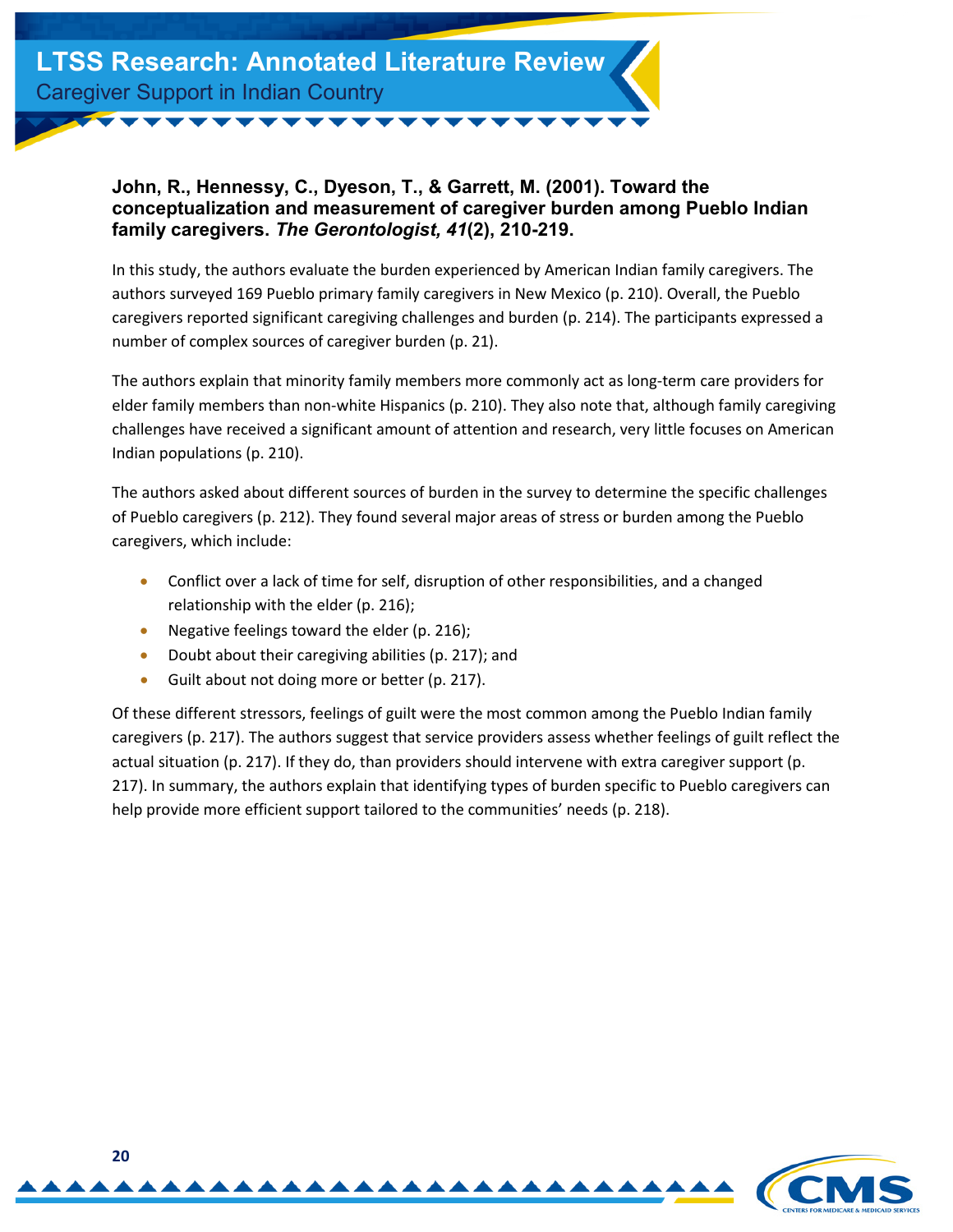

#### <span id="page-20-0"></span>**Kwak, M., Ingersoll-Dayton, B., & Kim, J. (2012). Family conflict from the perspective of adult child caregivers: The influence of gender.** *Journal of Social and Personal Relationships, 29***(4), 470-487.**

This study analyzes data from a nationally representative sample of 861 family caregivers caring for a parent. The authors assess how family conflicts and gender impact caregiver stress. The study focuses on gender because daughters are the most common caregiver for a parent (p. 471). The authors also state that daughters receive less support from spouses and experience more conflict with family members over caregiving than sons (p. 471). The study sample was composed of 70% daughters and 30% sons (p. 476).

The authors analyzed several different factors that contribute to caregiver stress, including:

- The severity of the parents' health problems (p. 473),
- Conflicts with other family members (p. 473),
- The division of caregiving responsibilities (p. 475), and
- A lack of caregiver support from siblings or the spouse (p. 478).

The study results show that several factors, regardless of gender, increase family conflicts and stress levels of adult child caregivers. These factors include increased severity of the parent's health condition, lack of caregiver support from a sibling, and lack of support from a spouse (p. 478).

The authors found that sons actually experience more conflict with family than daughters when the health of a parent declines (p. 482). However, although sons appear to experience some unique challenges, overall, the study finds that sons and daughters experience similar levels and types of stress due to caregiving (p. 484). These findings demonstrate the significant stresses associated with caring for an ill parent. They also illustrate the need for family interventions to help alleviate caregiver stress.

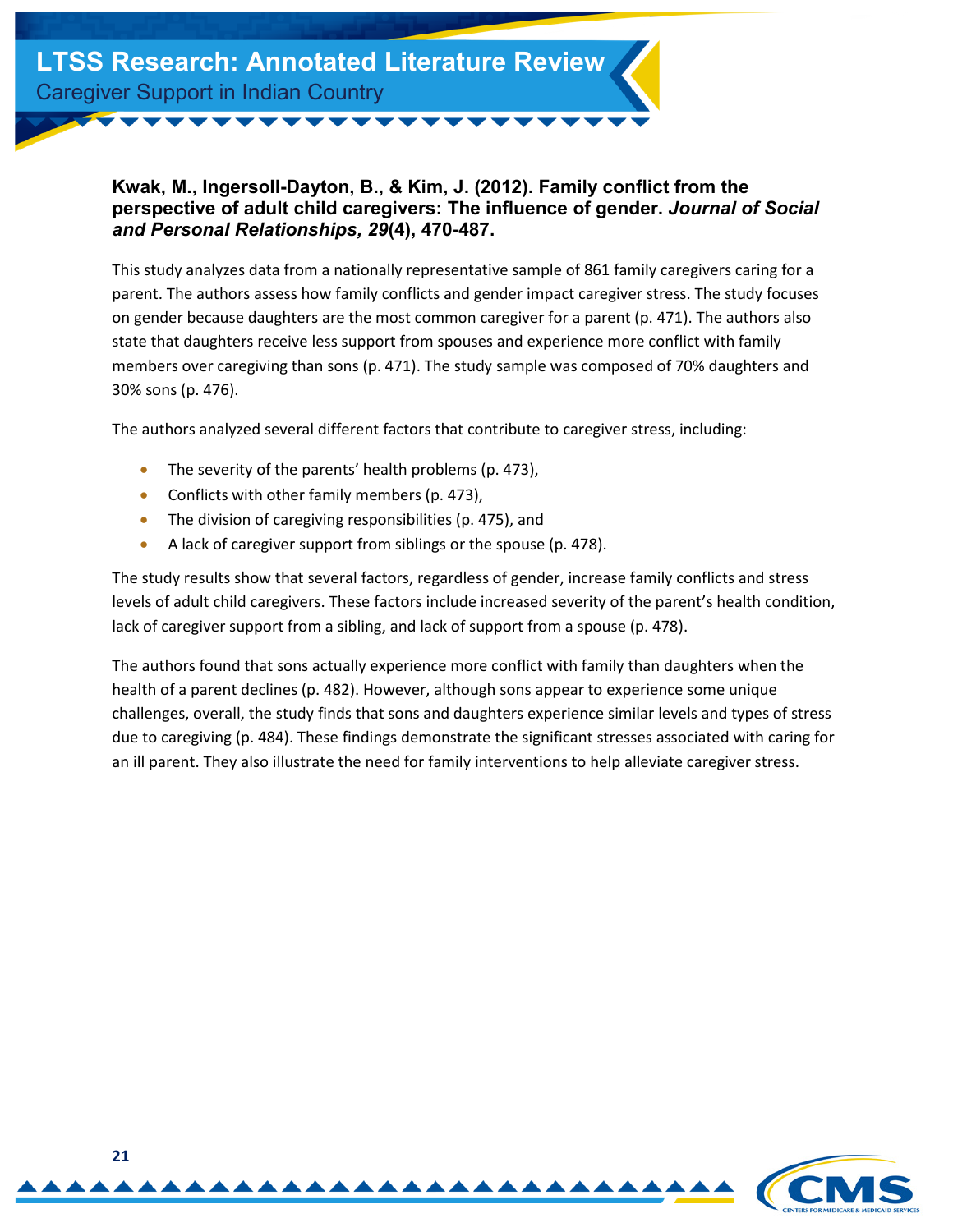#### <span id="page-21-0"></span>**Landry-Meyer, L. (1999). Recommended intervention strategies for grandparent caregivers.** *Family Relations, 48***(4), 381-389.**

This article analyzes data collected from a random survey of 6,307 Ohio households. The authors assess the needs of grandparents caring for their grandchildren. They also propose interventions to improve these needs. The article addresses how caregiving is different for a grandparent and whether support services are available (p. 382).

In the survey, grandparent participants noted their greatest concerns and needs related to caregiving (p. 383). Overall, participants expressed frustration about receiving poor support services (p. 385). Many state programs do not provide an equal amount of support to grandparents compared to what they offer for the biological parents, particularly if the caregiving is informal (that is, not officially a foster care, guardian, or adoption relationship).

Other specific areas of need participants identified include:

- Recreational and social activities for the grandchild (p. 384),
- Physical and emotional health needs of the grandchild (p. 384),
- Child care services (p. 384),
- Physical and emotional health needs of the grandparent (p. 384), and
- Increased parental rights, such as medical authorization (p. 386).

The authors propose a number of interventions to address grandparent caregiver needs, including:

- Encouraging parks and recreation departments and libraries to provide events that include grandparents and grandchildren (p. 384),
- Suggesting schools and community youth agencies offer monthly grandchild support groups that include grandparents and grandchildren (p. 384), and
- Increasing respite care for grandparents to provide a break from caregiving (p. 385).

Overall, this article conveys unique challenges that grandparent caregivers face. The authors explain that grandparents do not have the same legal rights and access to support services as biological parents. These challenges make the role of caregiver very complex for grandparents.

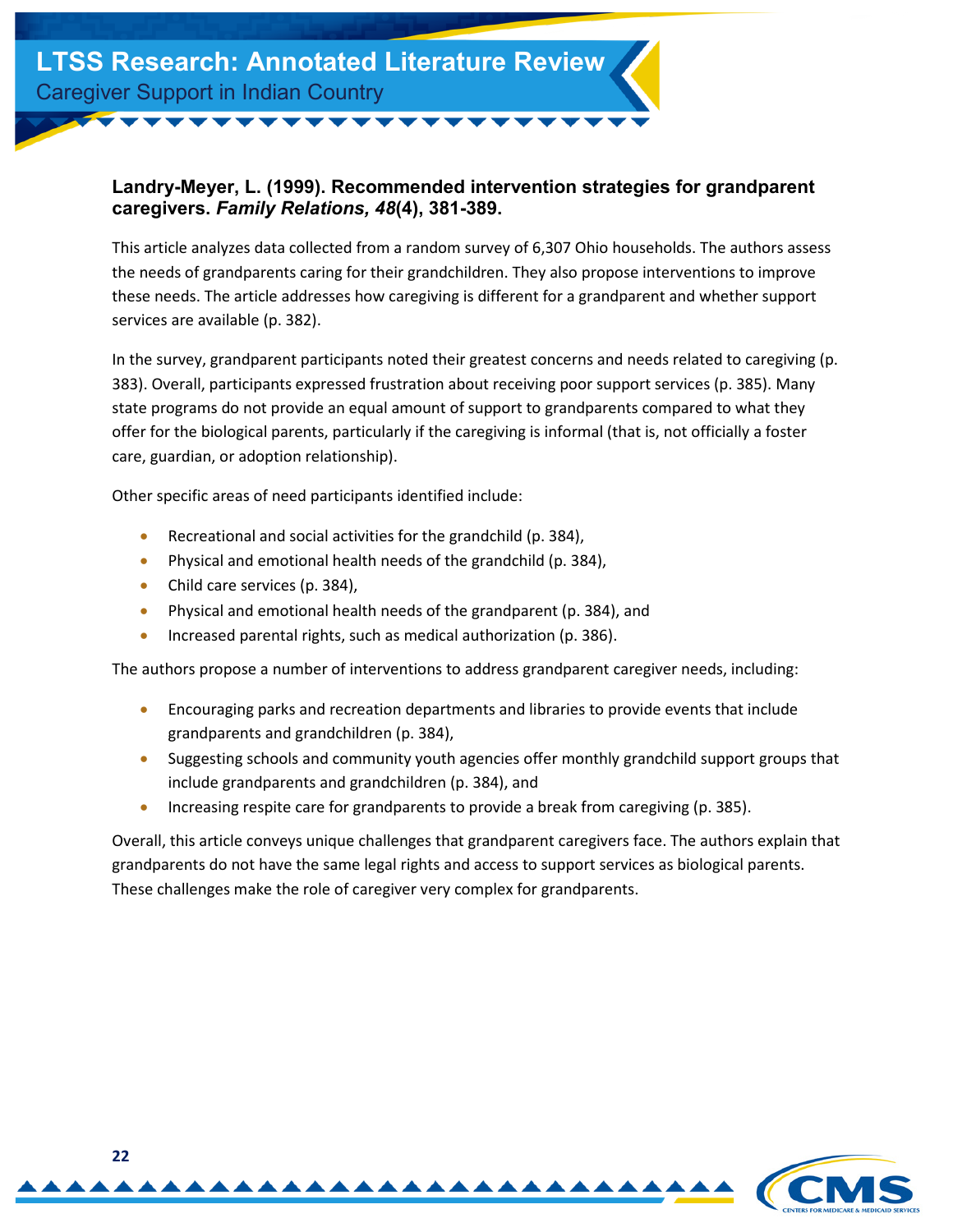<span id="page-22-0"></span>**Lehman, D. (2010).** *Supporting Caregivers of All Cultural Backgrounds.* **Retrieved October 8, 2015, from Mather Lifeways Institute on Aging: http://www.matherlifewaysinstituteonaging.com/wp[content/uploads/2012/03/Supporting-Caregivers-of-All-Cultural-Backgrounds.pdf.](http://www.matherlifewaysinstituteonaging.com/wp-content/uploads/2012/03/Supporting-Caregivers-of-All-Cultural-Backgrounds.pdf)** 

This paper discusses cultural diversity among caregivers responsible for elderly family members. The author focuses on diversity education for medical providers, including doctors, nurses, social workers, and community workers (p. 2). The paper emphasizes the growing need for cultural competence in medical care, as the minority, non-white, and over 65 population is growing rapidly in the United States (p. 2).

The author notes a number of basic characteristics to consider when providing support to caregivers. These factors, which can vary across cultures and influence caregivers, include:

- Time,
- Space,
- Communication,
- Family,
- Diet, and
- Health traditions (p. 4).

The author notes several aspects of caregiving that may vary across cultures and determine whether a caregiver needs additional help. These factors include:

- Language barriers,
- Presence of a social support network, and
- Cultural beliefs about a sense of duty or responsibility towards the care recipient (p. 6).

The author suggests that medical and social service providers focus on these factors to determine whether caregivers need extra help (p. 6). The article also lists several resources for family caregivers and a number of studies that explore caregiving among different racial and ethnic groups (pp. 7–10). Overall, the author emphasizes that caregiving varies greatly across different ethnic and racial groups (p. 4).

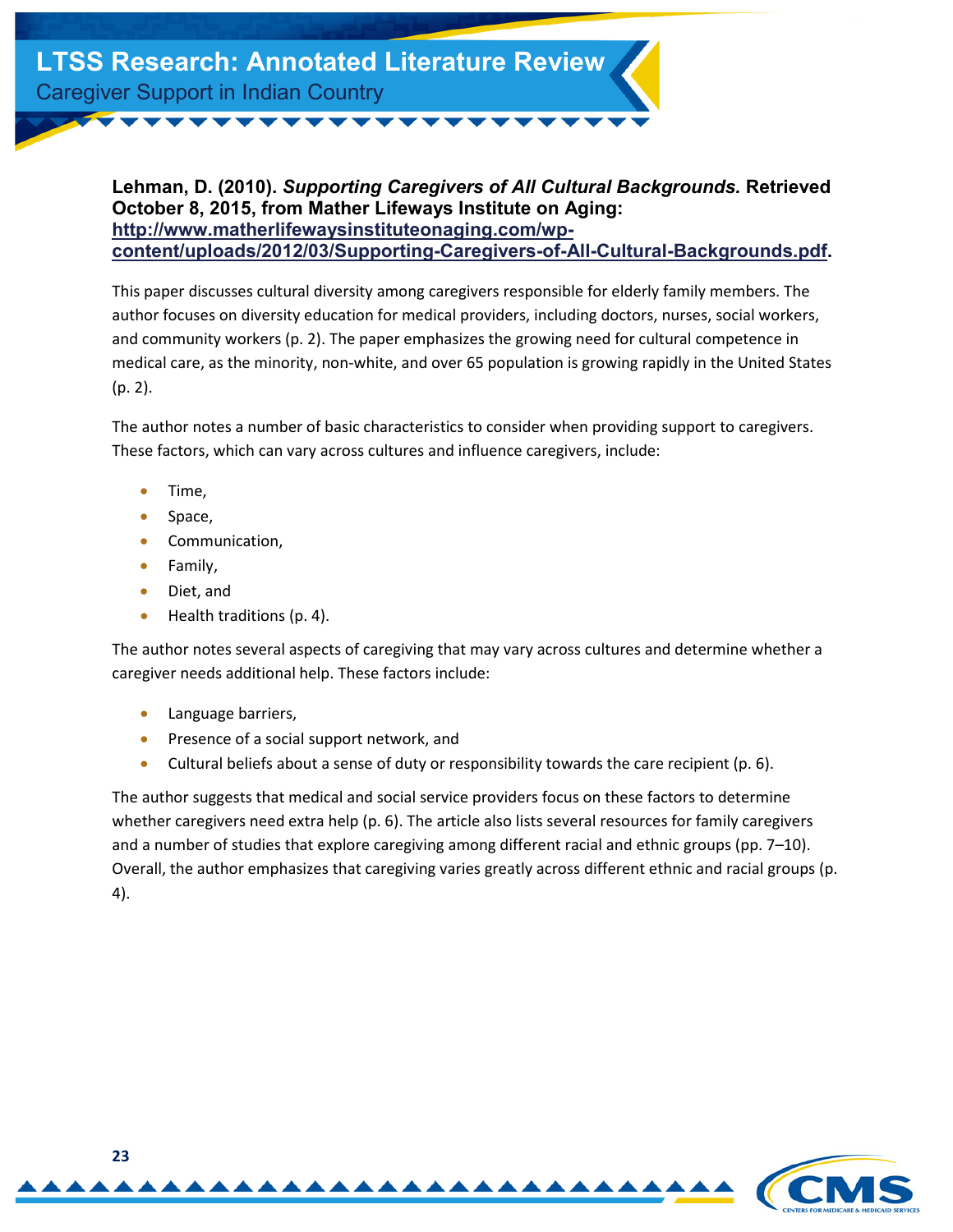

<span id="page-23-0"></span>**Ludtke, R., & McDonald, L. (2003).** *National Family Caregiver Support Program: North Dakota's American Indian Caregivers.* **Center for Rural Health, University of North Dakota. Retrieved October 8, 2015, from <https://www.nrcnaa.org/pdf/CaregiverSupportProgram.pdf>**

The University of North Dakota's Center for Rural Health created this research report to determine the support services needed by American Indian caregivers in North Dakota. The report assesses survey data from American Indian caregivers from five different reservations in North Dakota and compares it to data from the general population (p. 1). The report addresses the needs of American Indians providing care for elder family members and grandparents providing care to grandchildren (p. 3). Topics covered include:

- Difficulties American Indians in North Dakota experience because of caregiving,
- The availability of caregiver support services, and
- Uses of caregiver support services (p. 3).

AIs caring for older family members did not report any significant difficulties, while members of the general population did (p. 15). In terms of availability of caregiver supports, AIs caring for elders reported less access to support services than the general population (p. 17). Access to transportation and home health aides is particularly challenging for American Indians in North Dakota (p. 17). For needed services, AIs caring for elders prioritized visiting nurses and home health aides (p. 18).

American Indian grandparents providing care to grandchildren reported slightly less difficulties due to caregiving than the general population (p. 36). For service availability, levels ranged widely among the general population and American Indians (p. 40). The most needed services among American Indian grandparents providing care include tutoring and mentoring programs for their grandchildren (p. 41).

Overall, this report illustrates the challenges of caregiving among all populations, pointing out how the data indicates American Indian caregivers face more significant and severe challenges in their caregiving than do caregivers in the general population.

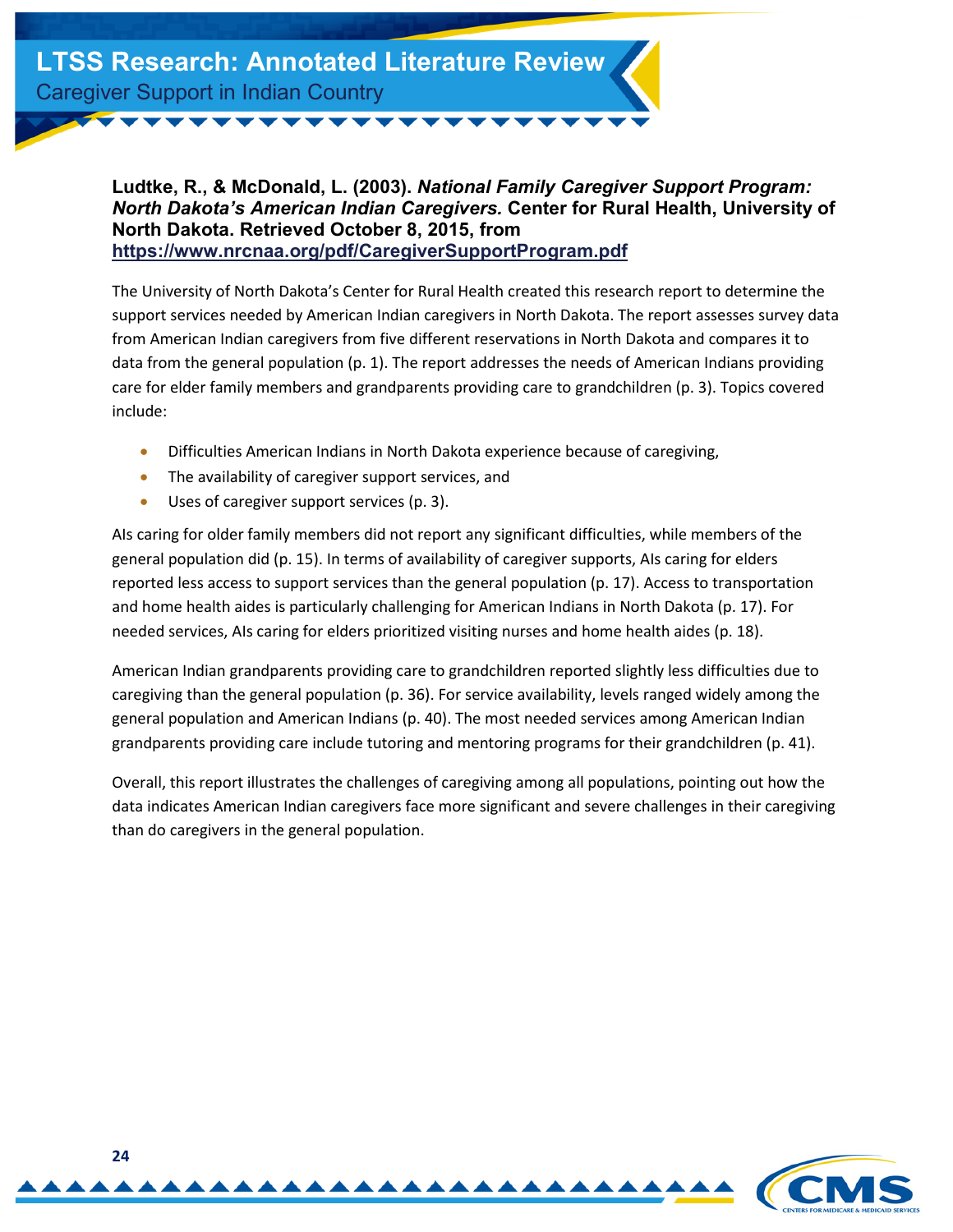#### <span id="page-24-0"></span>**Mui, A. (1995). Multidimensional predictors of caregiver strain among older persons caring for frail spouses.** *Journal of Marriage and Family, 57***(3), 733-740.**

This study assesses the main sources of stress for a husband or wife caring for a frail and elderly spouse. The author analyzed national data gathered by the U.S. Department of Health and Human Services, separating the data from husbands and wives to determine if there are gender differences in caregiver stress. The author analyzes the overall demands of caregiving for an individual, specifically evaluating the emotional, physical, and financial stress that results from caregiving (p. 735).

The results presented several differences in stress and challenges among male and female caregivers. Female caregivers reported significantly higher levels of physical and emotional stress than males (p. 736). Women also reported poorer relationships with their spouses and less respite care services (p. 736). However, both men and women report similar levels of overall caregiver demand (p. 736).

In terms of differences, specific factors that lead to greater levels of stress were identified. For emotional stress, behavioral problems of the care recipient and a lack of respite care appear to contribute to higher stress among female caregivers than for male caregivers (p.737). Behavioral difficulties from care receivers also cause greater physical stress for female caregivers than their male counterparts (p. 737).

Men and women identified poor caregiver health as a significant source of stress (p. 738). Overall, the author emphasizes that the role of a spousal caregiver is complex and presents unique challenges not experienced by other caregivers (p. 739). The study also stresses that husbands and wives may encounter different challenges and needs as caregivers.

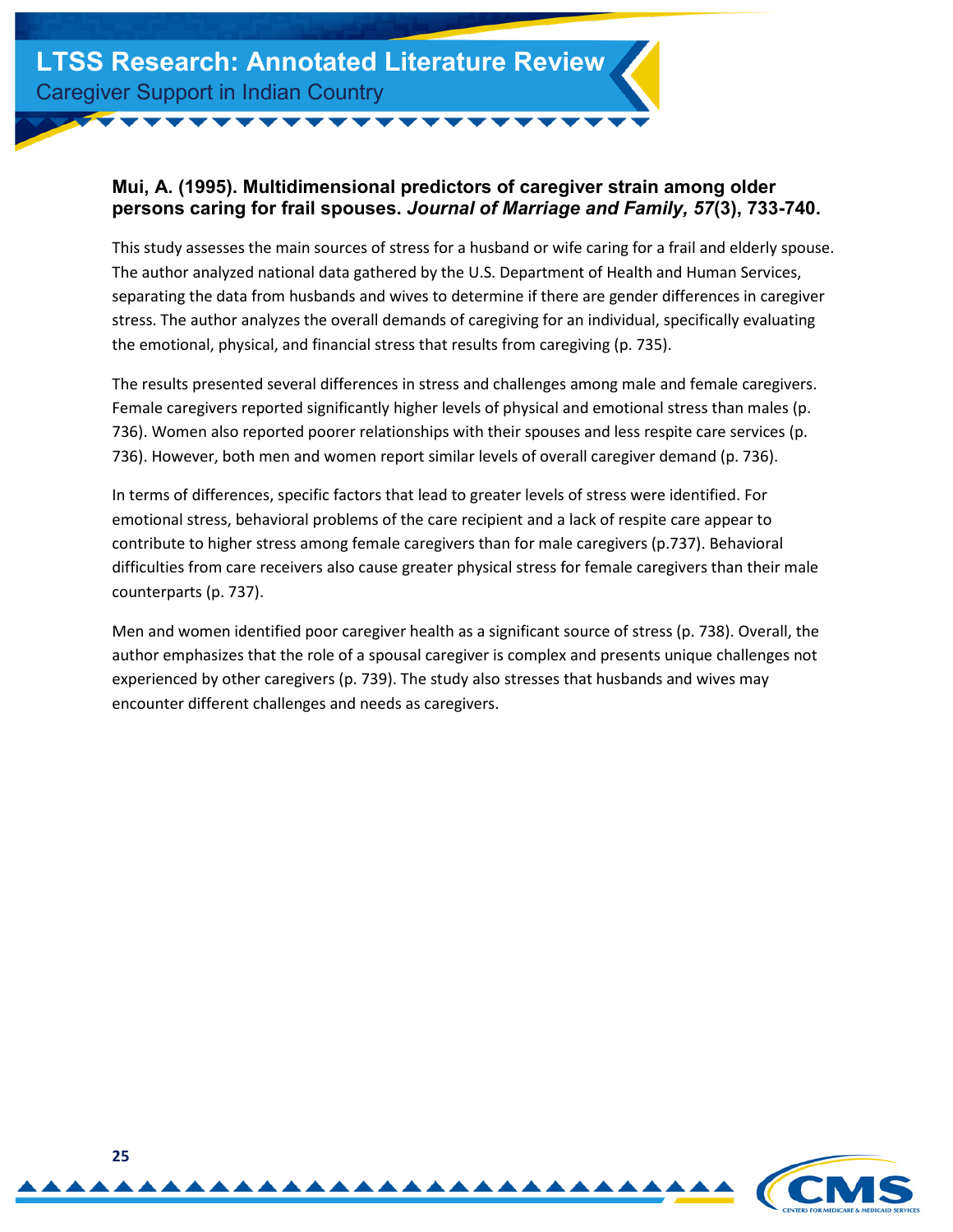#### <span id="page-25-0"></span>**Murray, M. (2008). The networked family: Reframing the legal understanding of caregiving and caregivers.** *Virginia Law Review, 94***(2), 385-455.**

This article reviews how the lack of recognition of informal caregivers by the field of family law affects caregivers. (p. 387). The author argues that the lack of recognition limits caregivers, as family law often refuses to recognize their legal rights (p. 389). The author argues that this lack of recognition "creates a set of extremes that label caregivers as either parents, vested with the rights and duties of that status, or legal strangers, with no rights and duties whatsoever" (p. 389).

The author cites several statutes that validate caregiver networks. One of these statutes is the Indian Child Welfare Act of 1978 (ICWA) (p. 419). The ICWA gave tribal courts control over all child custody cases on Indian reservations (p. 419). Tribal court control is necessary because state welfare agencies were inappropriately removing Indian children from their homes based on invalid abuse charges (p. 419). On Indian reservations, children are frequently cared for outside of the home by family and friends, rather than parents (p. 419). Child welfare agents misunderstood this cultural caregiving tradition as parental neglect (p. 419).

The author explains that the ICWA was a rare legal recognition of tribal caregiving traditions and caregiving networks (p. 422), citing and explaining several other examples of legal triumph for caregiving networks, including open adoption and genetic donors (pp. 415, 424). Overall, the author emphasizes how caregiving networks are essential for many cultural groups for successful child rearing.

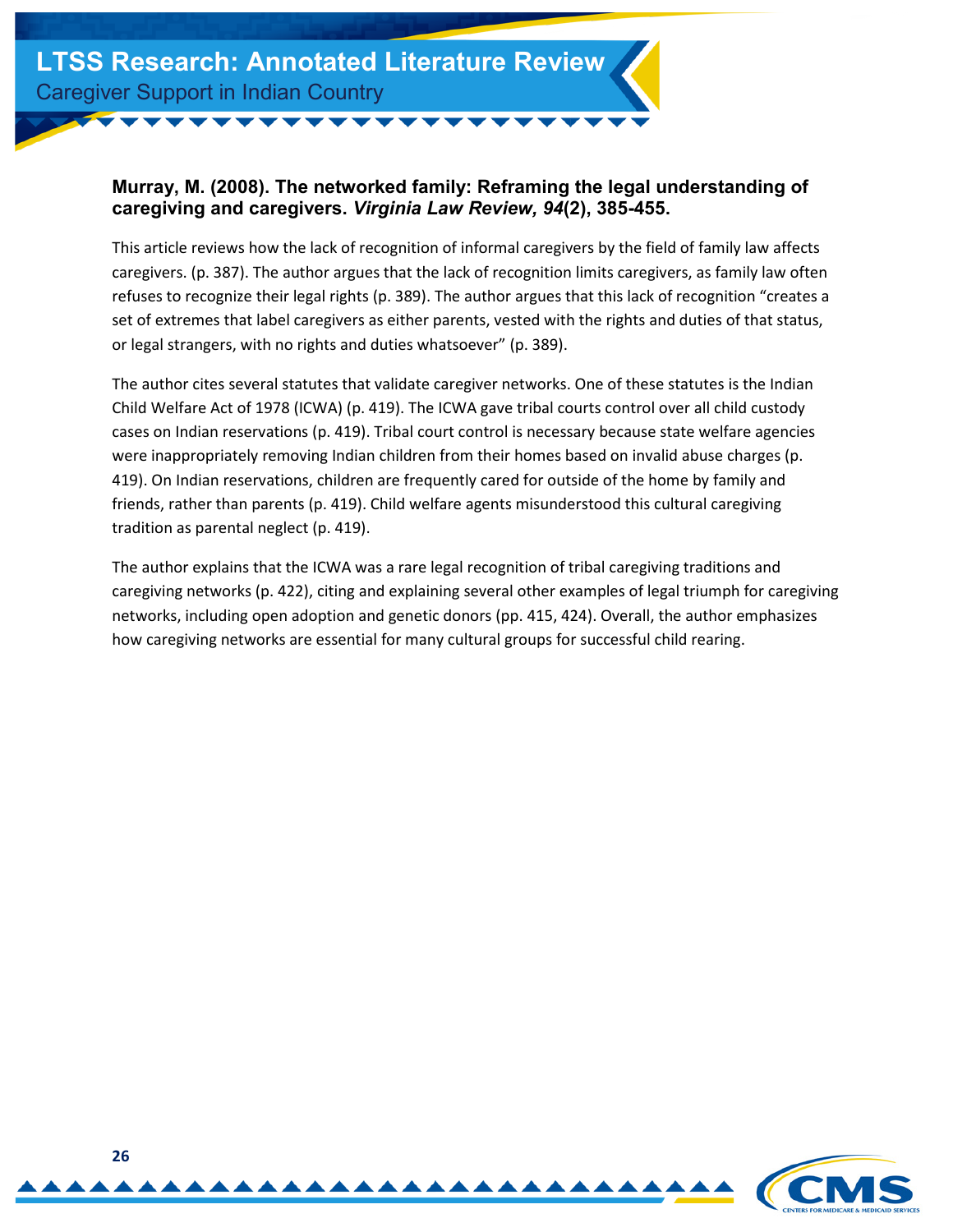#### <span id="page-26-0"></span>**National Association of Area Agencies on Aging and Scripps Gerontology Center at Miami University. (2014).** *Title VI Survey Results.* **Retrieved November 3, 2015, [from http://www.n4a.org/Files/Title%20VI%20research%20record%202014%2010-](http://www.n4a.org/Files/Title%20VI%20research%20record%202014%2010-21-2015.pdf) 21-2015.pdf**

This report describes the results from a 2014 survey of 256 Title VI Native American Aging Programs. The survey included questions about how Title VI grantees use funding, where they are located, the types of services that they provide, and the programs' needs. Title VI is a federal grant program administered by the Administration on Aging to support elderly American Indians, Alaskan Natives, and Native Hawaiians (p. 1). The Title VI Native American Caregiver Support Program focuses on support services for caregivers.

Caregiver support is a major part of Title VI. Of all possible services, survey participants noted that elders programs were most likely to manage caregiver support programs (p. 9). The majority of areas served by these Title VI programs are rural (p. 3).

Nearly 75% of Title VI grantees are individual tribes (p. 1). Other grantees include tribal consortiums and intertribal councils (p. 1). Partnerships with other tribal departments are essential to manage effective caregiver support. Seventy-four percent of Title VI caregiver programs work closely with the Indian Health Service, other health care providers, or tribal social service programs (p. 12).

Survey participants noted a number of needs that would improve their programs, which include funding issues and training. Nearly 60% of the surveyed Title VI programs reported a decrease in funding since 2011 (p. 18). The top training needs of Title VI programs included identifying funding sources, strategic planning, and increased knowledge about Medicaid (p. 20).

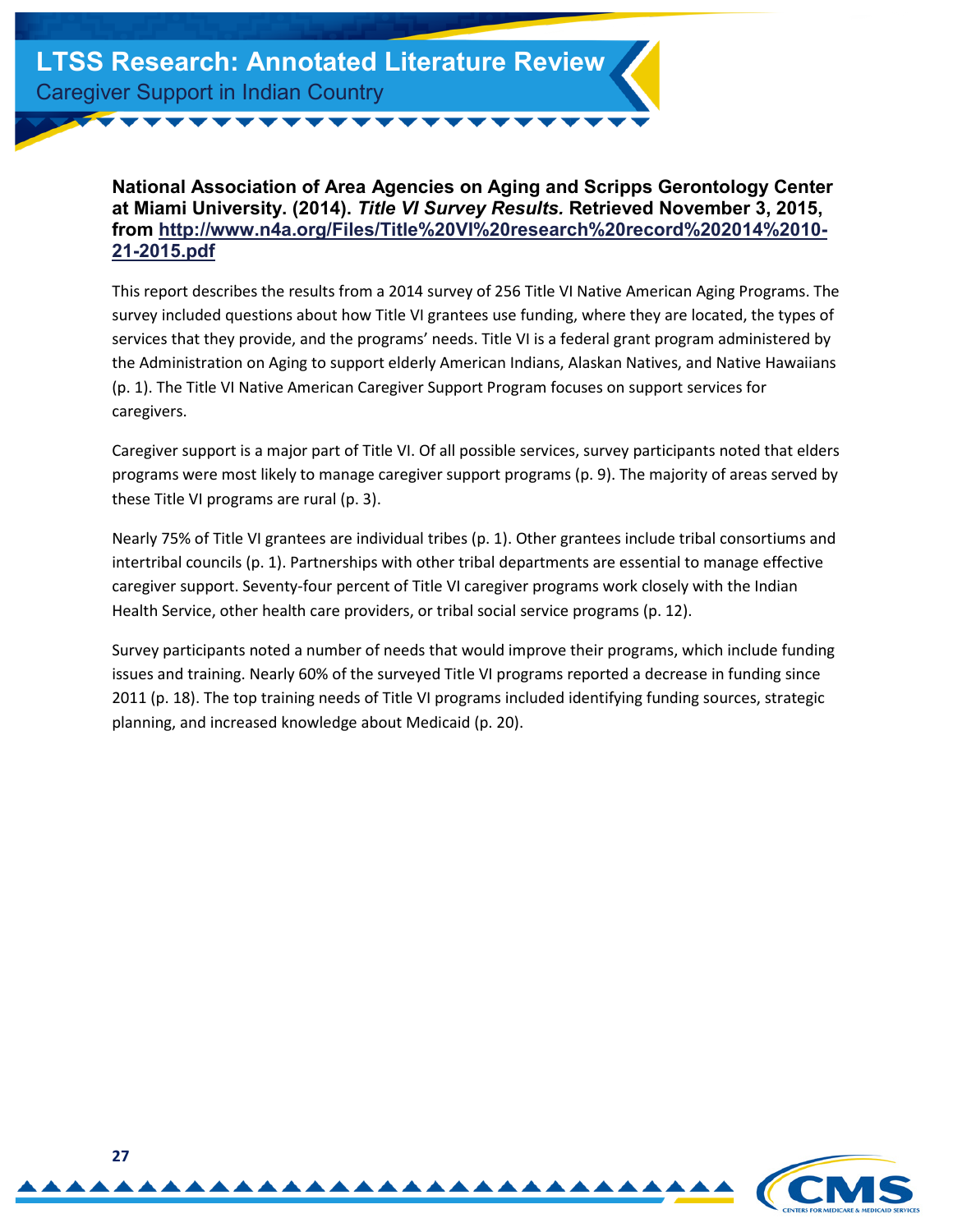#### <span id="page-27-0"></span>**National Indian Council on Aging. (2013).** *The Savvy Caregiver in Indian Country.* **University of Oklahoma. Retrieved October 2, 2015, from <http://nicoa.org/wp-content/uploads/2014/04/Savvy-Caregiver-Part-1.pdf>**

This training manual was created by the National Indian Council on Aging for American Indian and Alaskan Native (AI/AN) individuals caring for older adult family members with dementia. The manual provides information on effective caregiving (p. 9). It also emphasizes the importance of self-care and well-being for caregivers. The authors outline a "Savvy Caregiver" program, including a suggested syllabus and tips for leading the program (pp. 35–44). The majority of the manual focuses on managing daily life for the care recipient and their caregiver.

The manual addresses the large amount of stress that family caregivers undergo and focuses on a number of activities that can help manage caregiver stress, including:

- Managing the difficult behaviors associated with dementia and creating strategies and set responses when the behaviors occur (p. 20);
- Managing the caregiver's well-being and identifying the emotional impact of caretaking (pp. 20– 21), and
- Improving family involvement in caretaking (p. 21).

The manual also identifies cultural aspects of caregiving that are unique to AI/AN communities with case examples (pp. 23–34). Cultural factors include:

- The diversity of AI/AN cultures (p. 11),
- Language differences (p. 23),
- The preference for caregiving for elder family members in the home in AI/AN communities (p. 27), and
- The importance of spirituality (p. 47).

The guide also discusses the cultural importance of elders in AI/AN communities, which may make coping with dementia particularly challenging (p. 47–48). Overall, this manual emphasizes the importance of family and community among AI/AN caregivers. The authors stress that engaging families and communities in caregiving can reduce caregiver burden (p. 46).

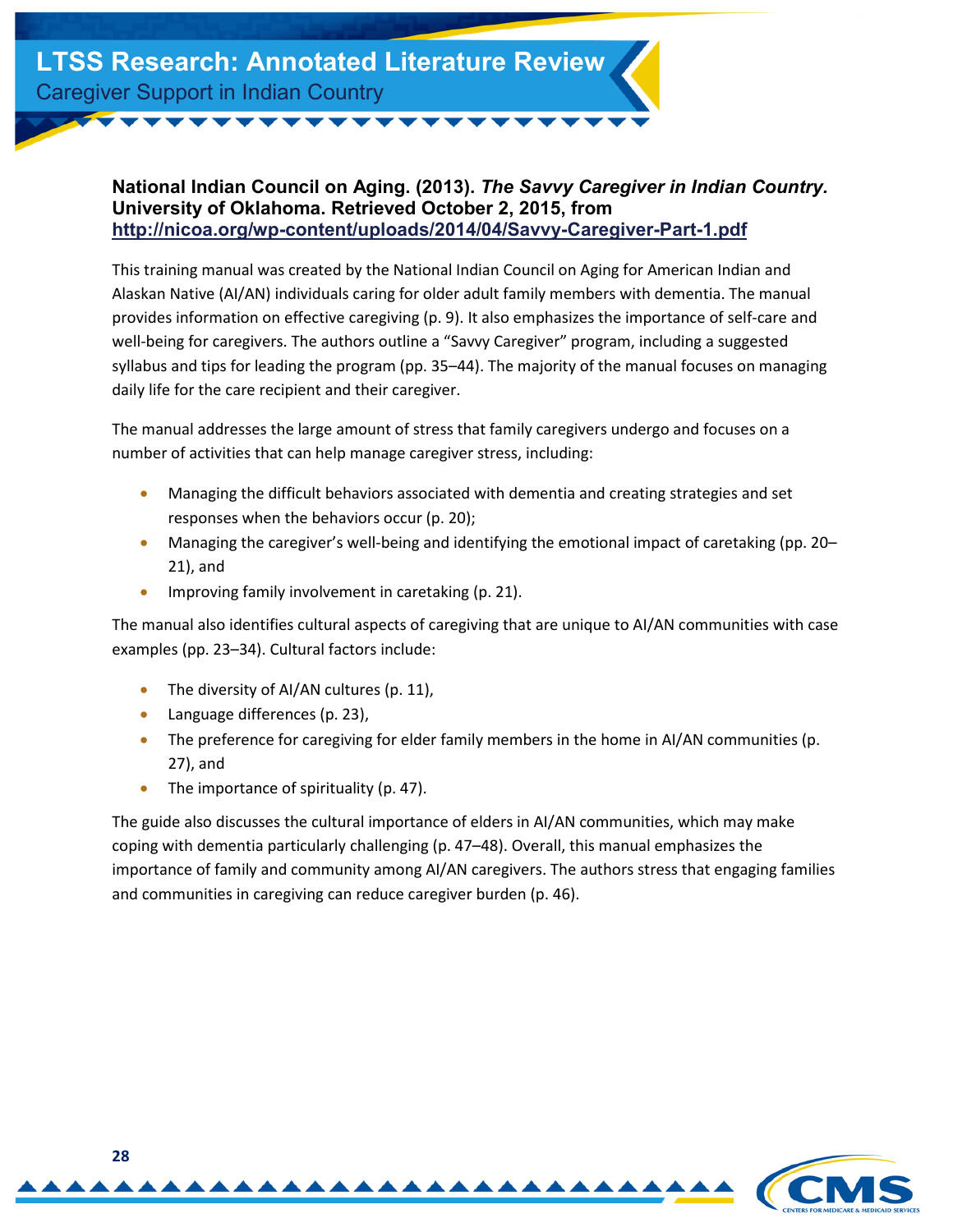#### <span id="page-28-0"></span>**Nichols, L., & Keltner, B. (2005). Indian Family Adjustment to Children with Disabilities. Centers for American Indian and Alaska Native Mental Health Research. University of Colorado Anschutz Medical Campus.**

This study assesses how American Indian families handle the challenges of raising school-age children with disabilities. The disabilities identified in this study include "learning disabilities, muscular-skeletal disorders, visual and hearing impairments, mental and cognitive disorders, and mental health disorders" (p. 28). The authors interviewed 143 American Indian community members in the Great Plains and Southeast and determined that, although family members provide the majority of care to American Indian children with disabilities (p. 23), they also typically rely heavily on their communities for assistance (p. 23).

The authors describe views of disability held by different American Indian tribes (p. 25). Some of these views do not consider a disability as negative and others are hesitant to label a child as disabled due to stigma (p. 25). Many tribes do not have a word for disability in their language (p. 24). Overall, the authors focus on how American Indian families adjust to life with a disabled child.

Study participants describe successful and unsuccessful family adjustments to a disabled child (pp. 34– 43). Successful caregiving families identified:

- Sharing caregiving responsibilities with the whole family,
- Obtaining needed services for the child, such as Medicaid and specialty medical treatments,
- Altering the home environment to accommodate a child's disabilities,
- Maintaining spirituality, and
- Maintaining sobriety to care for the child (p. 43).

Barriers to successful caregiving included:

- An inability to obtain needed services,
- Isolation from the community,
- Disruption of family routines, and
- Using illegal drugs and/or alcohol to cope (p. 43).

The authors conclude that training health care professionals about caregiving in American Indian cultures is essential to effective assistance for the caregiving families. (p. 43).

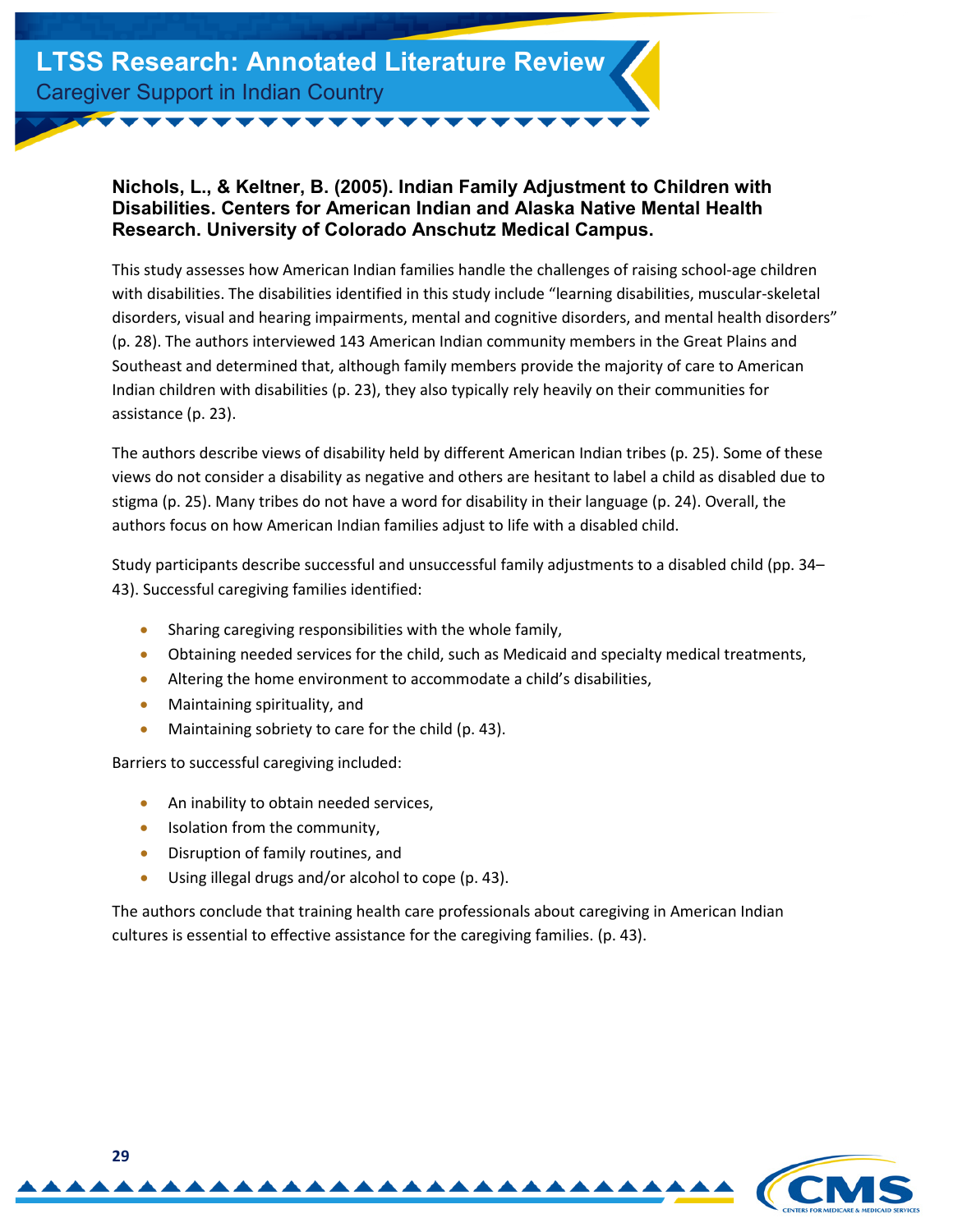#### <span id="page-29-0"></span>**Riess-Sherwood, P., Given, B., & Given, C. (2002). Who cares for the caregiver: Strategies to provide support.** *Home Health Care Management & Practice, 14***(2), 110-121.**

This article acknowledges the challenges (mental and physical) of caregiving. It provides strategies that professional home health practitioners, such as nurses, can use to help family caregivers maintain and improve their health. The authors note that providing long-term care for a family member places significant demands on an individual's time, finances, and mental and physical health (p. 111). Once a family caregiver starts to feel burdened, their health and the health of the care recipient may decline (p. 111).

To prevent caregiver burden, the authors suggest that home health nurses engage in a thorough assessment of the caregiver and care situation. The authors suggest assessing a number of factors that affect a caregiver's situation and health (p. 112), including:

- The patient's care needs and number of hours per day required,
- The caregiver's understanding of the patient's diagnosis,
- The caregiver's ability to provide direct care,
- The caregiver's physical and emotional health,
- Caregiving roles within the family and how family roles change for the patient and caregiver, and
- Available resources, which include family support, social support, formal medical support, and respite services (p. 112).

After assessing the caregiver, the authors suggest a number of interventions that may help improve the caregiver's health including:

- Providing education about medical care procedures, equipment, and stress reduction (p. 116);
- Employing coping strategies to deal with caregiving stress (p. 117); and
- Using resources and finding social support (p. 118).

The authors also identified the importance of preventive health care activities for caregivers, including regular vaccinations, dental exams, and cancer screenings (p. 114). Overall, this article acknowledges the challenges of caregiving and provides professional health care providers with tips and tools to help caregivers manage the process.

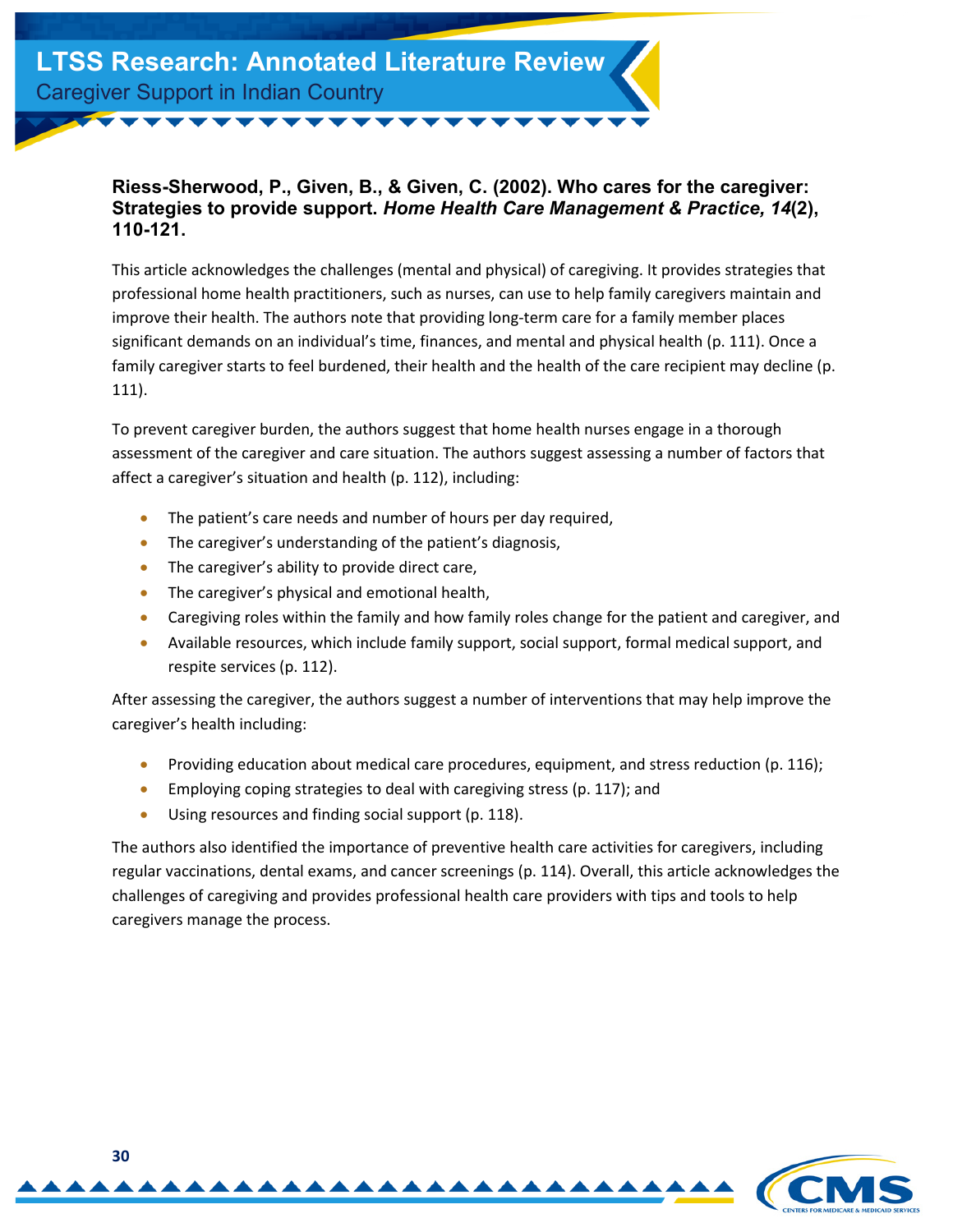**LTSS Research: Annotated Literature Review** Caregiver Support in Indian Country

#### <span id="page-30-0"></span>**Rose, D., & Garwick, A. (2003). Urban American Indian family caregivers' perceptions of barriers to management of childhood asthma.** *Journal of Pediatric Nursing, 18***(1), 2-11.**

This study examines barriers to effective management of childhood asthma, as identified by urban American Indian family caregivers. The authors used data from 16 Ojibwe families with children who have asthma (p. 4). Overall, participants noted many barriers to care, with a particular emphasis on cultural challenges (p. 8).

Participants described challenges with access to care and information to care, including:

- The inability to find and pay for transportation to the hospital or doctor appointment (p. 8),
- Delays in the diagnosis and treatment of asthma (p. 9), and
- The lack of adequate information about childhood asthma (p. 10).

Participants expressed concerns about cultural challenges, including:

- The lack of respect from health care providers, especially in emergency departments (p. 9), and
- Poor support for asthma care at schools (p. 10).

Childhood asthma is a complex issue and the identified barriers make it a greater challenge for American Indian caregivers (p. 10). To reduce these challenges, the author stresses the importance of providing culturally appropriate care (p. 10). In addition, the author suggests culturally appropriate asthma education for families through medical providers (p. 10). Finally, the author suggests that medical providers take part in asthma management programs at schools (p. 10).

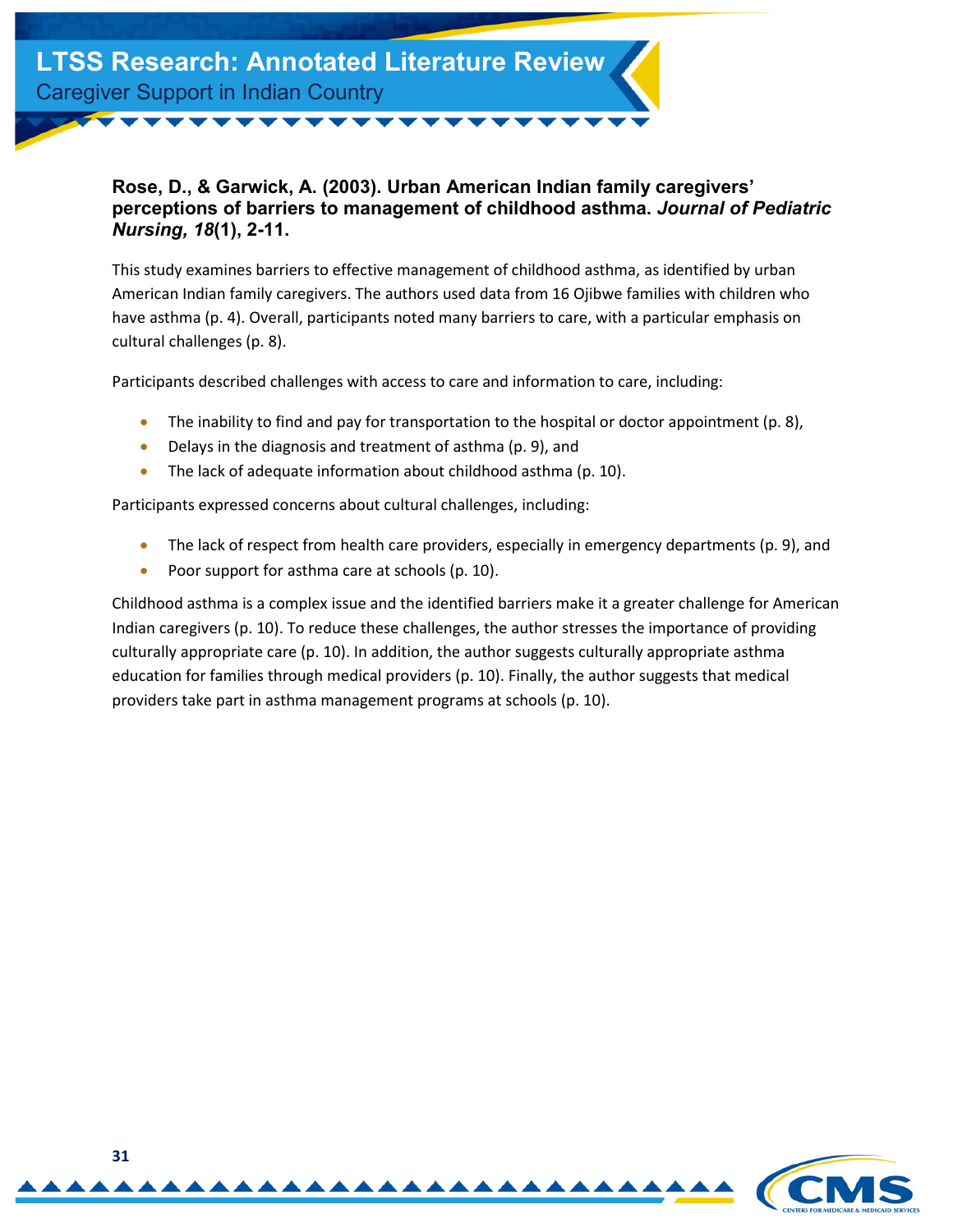

#### <span id="page-31-0"></span>**Sawchuk C., Van Dyke, E., Omidpanah, A., Russo, J., Tsosie, U., & Buchwald, D. (2014). Caregiving among American Indians and Alaska Natives with cancer.**  *Support Care Cancer, 23***, 1607-1614.**

This study analyzes challenges experienced by American Indian and Alaskan Native (AI/AN) individuals caring for a family member with cancer. The authors conducted interviews with urban AI/AN caregivers and non-AI/AN caregivers. The authors note that cancer is the second leading cause of death among AI/AN populations and AI/AN family members provide significant support (p. 1,607). This support is a crucial aspect of cancer treatment (p. 1,607). The authors also note that AI/AN cancer caregivers face unique challenges, including greater transportation barriers and a tendency to provide higher levels of care than other groups (p. 1,608).

In terms of challenges for caregivers, caregivers answered questions about barriers related to cancer care for their care recipient. Barriers identified by AI/AN caregivers include:

- Finances, family, and work issues;
- Transportation difficulties;
- A lack of trust in health care providers;
- Concerns about confidentiality in health care centers;
- Unwelcoming staff at health care centers (p. 1,611).

Despite barriers and challenges, the AI/AN participants reported relatively low stress related to caregiving (p. 1,611). Participants also reported that they find caregiving "highly meaningful" (p. 1,611). The authors hypothesize that AI/AN cultural values, such as, "upholding family responsibilities and intergenerational support," may contribute to positive caregiving experiences (p. 1,612).

The authors add that, since study participants are urban residents, the noted barriers are likely quite different from those among a group of rural residents (p. 1,613). Overall, the authors recommend screening AI/AN cancer patients and caregivers for barriers to care (p. 1,614). They also recommend culturally appropriate caregiver support services for AI/ANs.

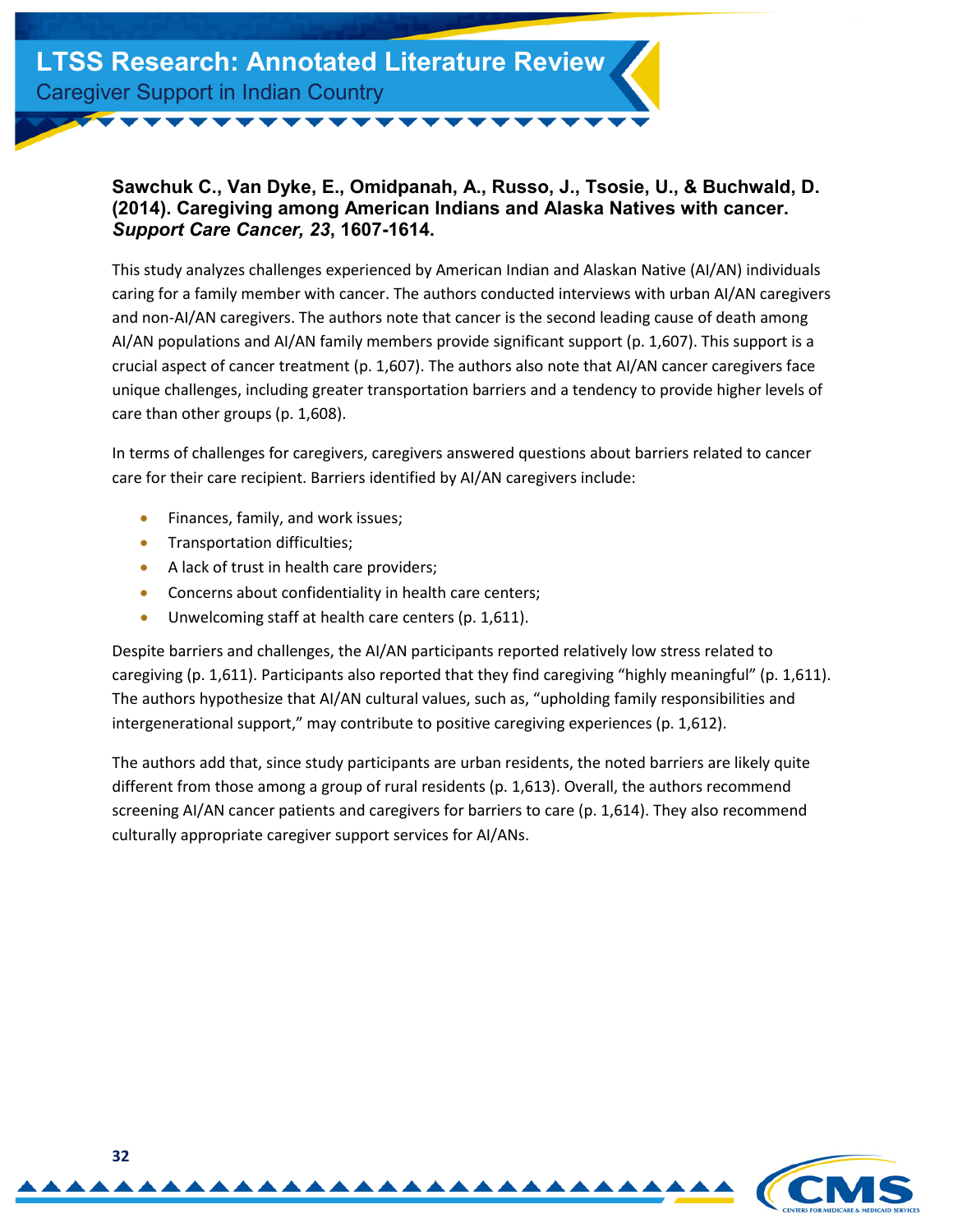<span id="page-32-0"></span>**Scarton, L., Bakas, T., Miller, W., Poe, G., & Huber, L. (2014). Needs and concerns of family caregivers of persons with type 2 diabetes – An integrated review of cross-cultural literature with implications for the American Indian population.** *The Diabetes Educator, 40***(4), 444-452.**

This article identifies needs and concerns of family caregivers of adults with type 2 diabetes in the American Indian population. The authors conducted a literature review and focused on the following five areas of caregiver needs:

- **A lack of Information:** Family caregivers need more general information about dietary restrictions, local services, and long-term effects of type 2 diabetes (p. 450).
- **Dealing with emotions and behaviors of the care recipient:** Family caregivers need more support to handle the emotions and behaviors of individuals with type 2 diabetes (p. 450).
- **Assistance with physical care:** Family caregivers need more training on dietary requirements, particularly in managing blood glucose levels (p. 450).
- **Assistance with finances and transportation:** Family caregivers need increased availability of inhome public health nurses. Caregivers often travel far distances to seek medical care (p. 451).
- **Dealing with personal responses to caregiving:** Family caregivers need more support in maintaining emotional health, due to feelings of guilt and a cultural focus on the "need of the group rather than on the individual" (p. 451).

The authors state that many American Indian caregiver concerns result from a lack of understanding about diabetes and its management, and recommend that health care providers include caregivers in the patient discharge process (p. 451).

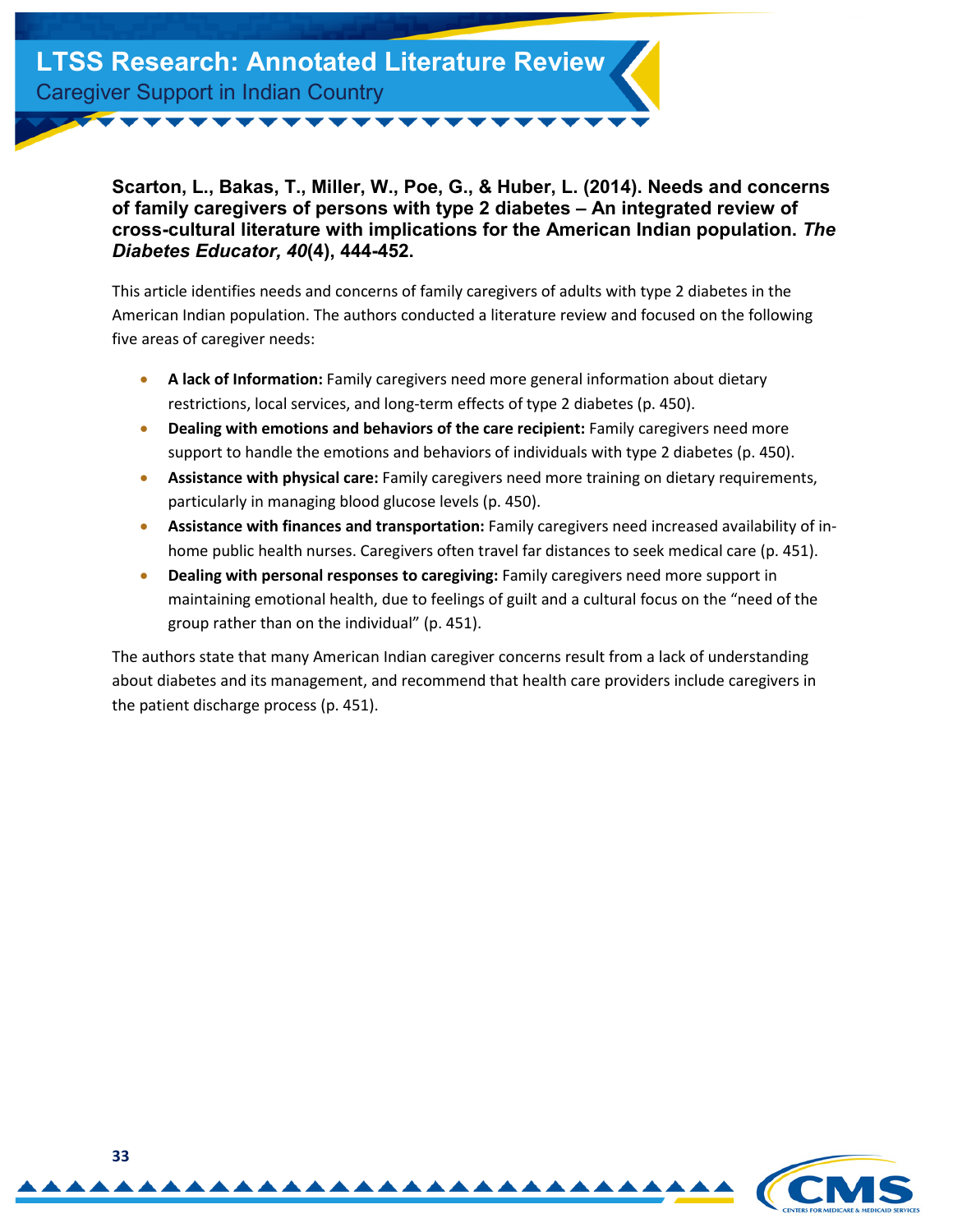

<span id="page-33-0"></span>**Scharlach, A., Kellam, R., Ong, N., Baskin, A., Goldstein, C., & Fox, P. (2006). Cultural attitudes and caregiver service use: Lessons from focus groups with racially and ethnically diverse family caregivers.** *Journal of Gerontological Social Work, 47***(1/2), 133-156.**

This study evaluates cultural differences in caregiving experiences through the analysis of focus groups conducted with caregivers from eight different racial or ethnic backgrounds, including American Indians. Focus groups were conducted with African American, Chinese, Filipino, Hispanic, Korean, Russian, and Vietnamese caregivers who were asked about their use of caregiver support services and their perceptions of these services (p. 136).

There were a number of similarities among all eight groups. Members from all eight groups consider caregiving to be a family obligation (p. 139). They also emphasize caregiving as a cultural tradition (p. 140). Finally, participants from all groups perceived caregiving as a fulfilling activity, rather than a burden (p. 140). Overall, participants reported a low use of formal caregiver support services (p. 144).

American Indian participants reported positive feelings about caregiving and that caregiving was an important aspect of family tradition (p. 140). However, American Indian participants noted that a long history of discrimination has led to a distrust in the government and a hesitancy to use caregiver support services (p. 141). In addition, American Indian participants reported a lack of knowledge of available caregiver services (p. 145).

American Indian participants also expressed concern that professionally provided caregiver and care recipient support service staff do not understand their culture or special needs (p. 146). Similar concerns were mentioned among several of the other focus groups. Overall, the authors emphasize the need for family-focused and culturally appropriate caregiver support services (p. 153).

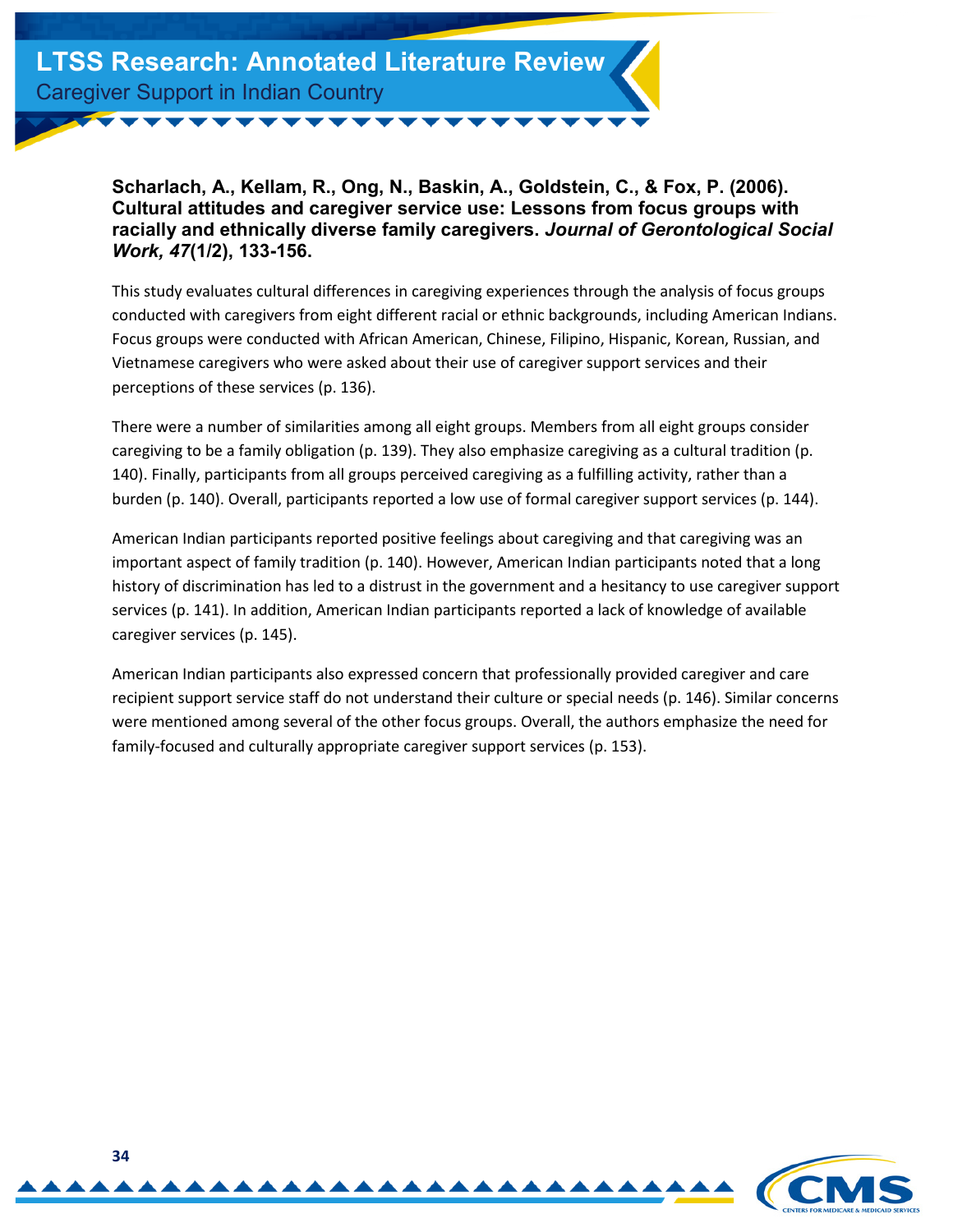#### <span id="page-34-0"></span>**Schure, M., & Goins, R. (2015). Association of depressive symptomatology with receipt of informal caregiving among older American Indians: The Native elder care study.** *American Journal of Geriatric Psychiatry, 23***(6), 579-588.**

This study analyzes levels of depression among older (55 years and older) American Indians and their informal caregiving needs. The study reports that older American Indians experience high rates of physical disability and depression and, therefore, have a high need for assistance with their daily living activities (p. 580). The authors also identify informal caregiving as "unpaid care provided by family members and friends to those in need of assistance with daily activities" (p. 580). Overall, the study finds that 82% of elder study participants receive informal care (p. 584).

The report found that immediate family members—children and spouses, are the most common informal caregivers (p. 584). Other typical informal caregivers include in-laws and neighbors (p. 585). The report indicates that women act as primary informal caregivers more often than men (p. 585).

Older American Indians who reported symptoms of depression with multiple symptoms required more caregiving hours than those without depression or fewer symptoms of depression (p. 585). The authors explain that depression disrupts the bodily process to the point of causing physical symptoms and a diversion from "healthy lifestyle behaviors" (p. 585).

The authors conclude that depression is an important consideration for elder American Indians in need of informal care and their informal caregivers. Recommended intervention programs for caregivers include stress reduction and specialized training (p. 587).

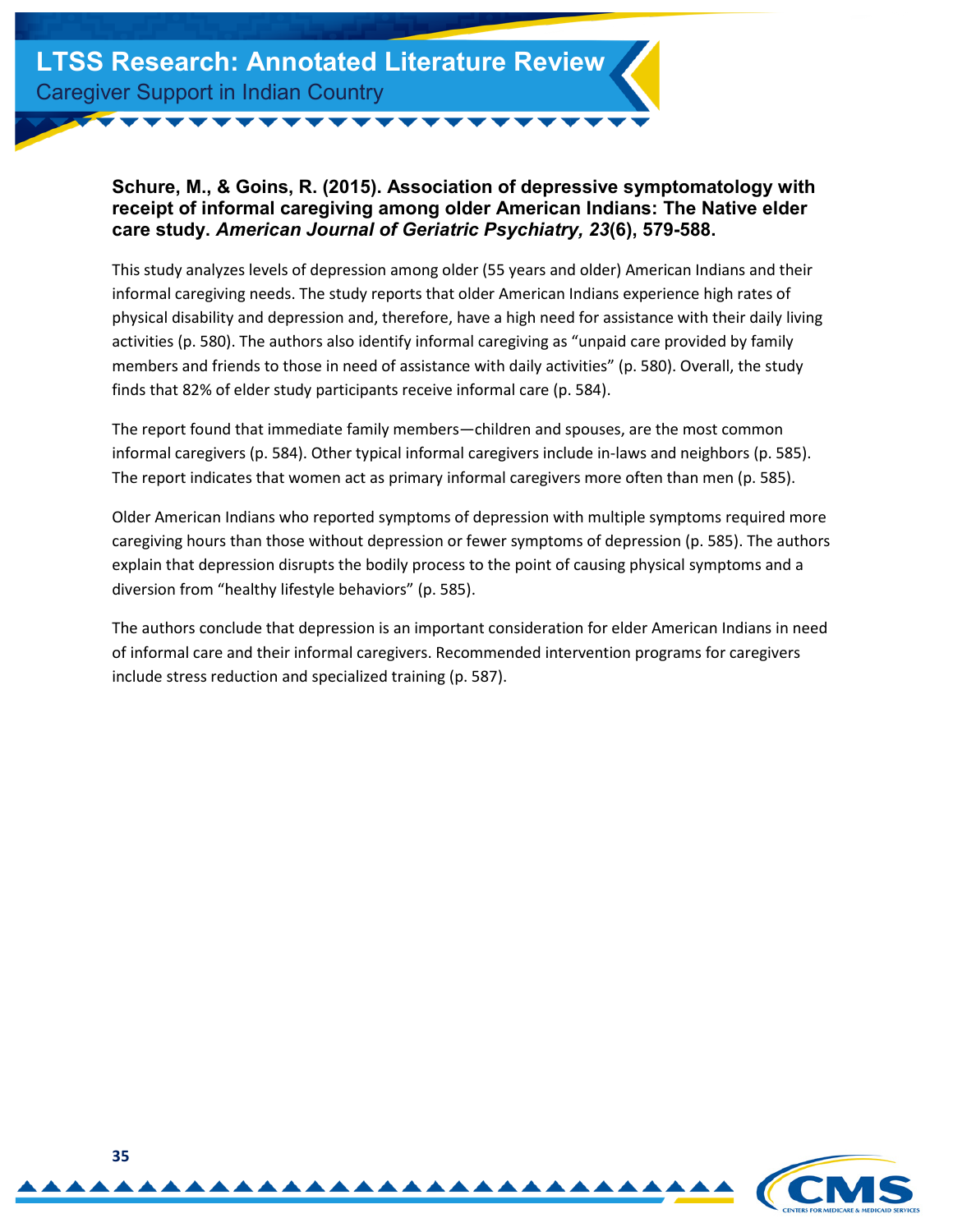

#### <span id="page-35-0"></span>**Spencer, S., Goins, R., Henderson, J., Wen, Y., & Goldberg, J. (2013). Influence of caregiving on health-related quality of life among American Indians.** *The American Geriatrics Society, 61***(9), 1615-1620.**

This study used a survey of American Indian/Alaskan Native (AI/AN) caregivers to analyze health and quality of life. The study was conducted in two regions, the Northern Plains (Lakota Sioux Nation and Cheyenne River Sioux Reservations) and Southwest (Pima and Maricopa Nations from the Gila River Indian Community) (p. 1,616). The authors discuss the increasing need for informal caregivers in the United States due to a growing aging population (p. 1,615). This is particularly true for the AI/AN population, since available information indicates that 17.6% of AI/AN caregivers provided care for persons aged 60 and older, which is 1.2% more than the general U.S. population (p. 1,615). The authors also describe the AI/AN approach to caregiving as a shared responsibility (p. 1,616).

By comparing data from caregivers and non-caregivers, the researchers determined that non-caregivers tended to have better mental and physical health than caregivers (p. 1,619). The authors hypothesize that different types of caregiving require varying levels of intensity, and the intensity of caregiving is what impacts the caregiver's physical and mental health (p. 1,619). Based on these differences, identifying the type and intensity of caregiving may help improve caregiver support services (p. 1,619).

The authors also stress the importance of cultural awareness and sensitivity when working with American Indian caregivers. (p. 1,619). American Indian individuals may be reluctant to discuss the challenges of caregiving (p. 1,619). The term "caregiver" may even have negative connotations among American Indians (p. 1,619).

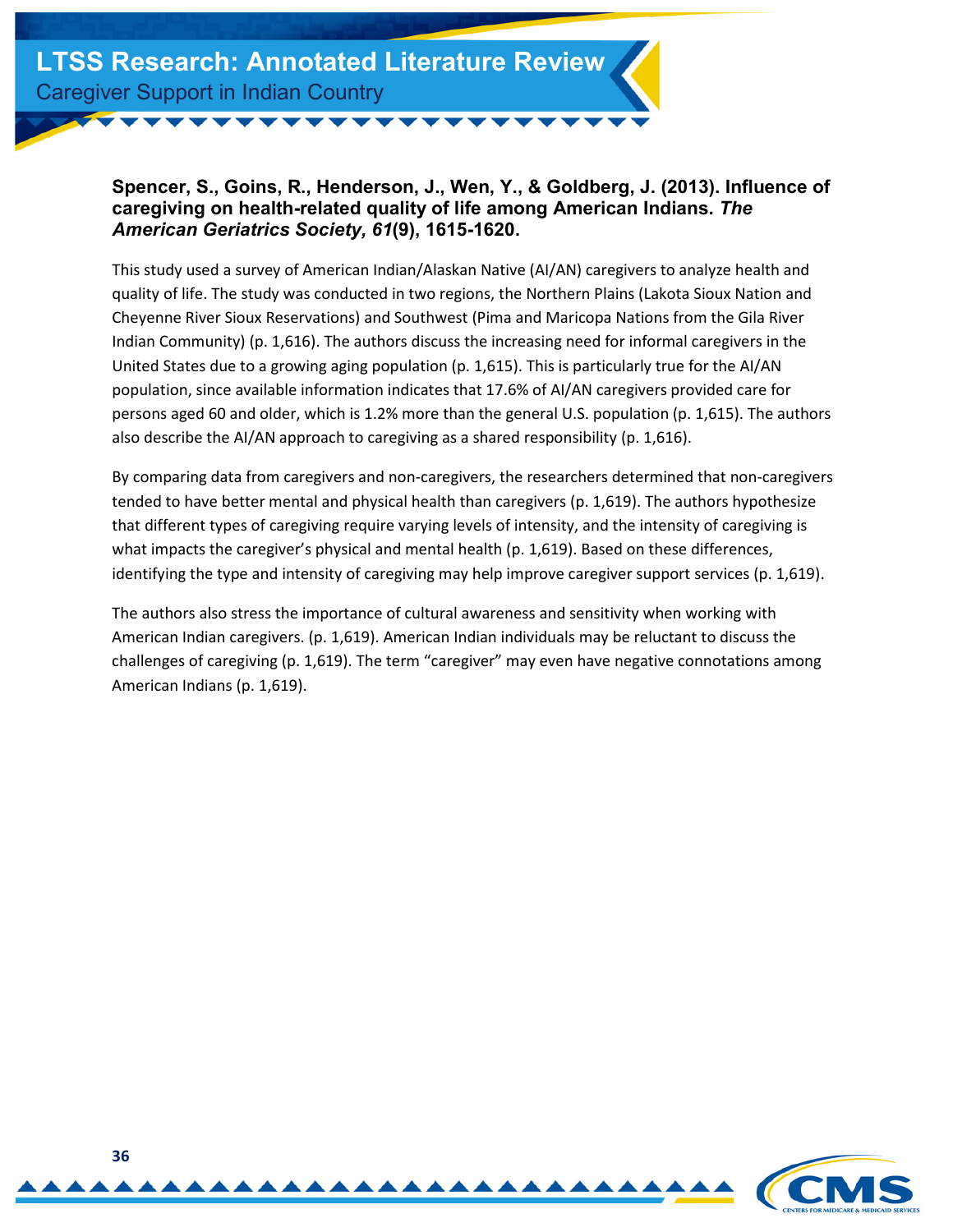

#### <span id="page-36-0"></span>**Steadman, P., Tremont, G., & Duncan Davis, J. (2007). Premorbid relationship satisfaction and caregiver burden in dementia caregivers.** *Journal of Geriatric Psychiatry and Neurology, 20***(2), 115-119.**

This report analyzes the relationship between caregivers (primarily spouses and adult children) and care recipients with dementia. The study determined that the caregiver's relationship with the care recipient before the onset of dementia predicts caregiver burden and depression (p. 115). The report describes possible outcomes if a caregiver views a relationship with the care recipient negatively (p. 116). Negative sentiments can lead to abusive behavior or aggression among caregivers (p. 116). It also can result in a preference for institutional care over homecare (p. 116).

The report uses a series of scales to assess the caregiver's relationship with the care recipient (p. 116). It also assesses the caregiver's need for assistance and perceived burden in the environment of the care receiver's problem behaviors (pp. 116–117). The results included the following:

- Caregiver burden is influenced by perception of the relationship with the care recipient before the onset of dementia (p. 117).
- Negative feelings towards the care recipient before the onset of dementia are associated with greater caregiver burden (p. 117).
- Poor relationships with care recipients before dementia onset can result in negative reactions to care recipients' behavior and poor communication and problem-solving skills (p. 118).

The authors conclude that the perceived relationship between the caregiver and care recipient contributes to caregiver burden. Intervention programs that consider this relationship will be more likely to address the attitudes and behaviors that influence caregiver burden and stress (p. 118).

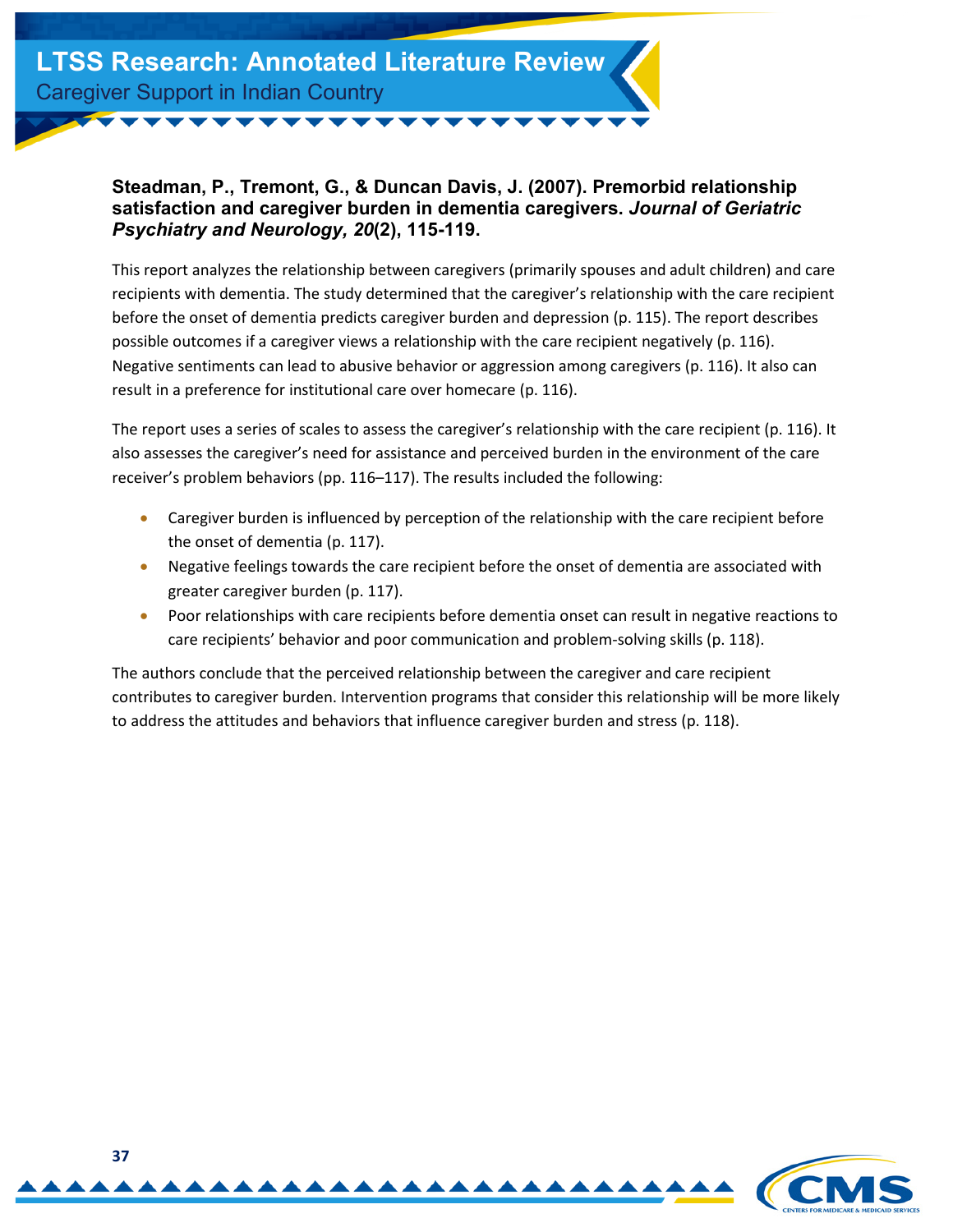## <span id="page-37-0"></span>**Bibliography**

- Administration on Aging. (2002). *The National Family Caregiver Support Program Resource Guide.* Washington, DC: United States Department of Health and Human Services.
- Administration on Aging. (2004). *The Older Americans Act National Family Caregiver Support Program: Compassion in Action.* Washington, DC: United States Department of Health and Human Services.
- Baldridge, D., & Aldrich, N. (2009a). *Caregiving in Indian Country: Conversations with Family Caregivers.* Retrieved September 21, 2015, from National Association of Chronic Disease Directors: [http://www.chronicdisease.org/resource/resmgr/Healthy\\_Aging\\_Critical\\_Issues\\_Brief/CIB\\_Cargi](http://www.chronicdisease.org/resource/resmgr/Healthy_Aging_Critical_Issues_Brief/CIB_Carginging_in_Indian_Cou.pdf) nging in Indian Cou.pdf.
- Baldridge, D., & Aldrich, N. (2009b). *Caregiving in Indian Country: Tribes Supporting Family Traditions.* National Association of Chronic Disease Directors. Retrieved September 21, 2015, from http://c.ymcdn.com/sites/www.chronicdisease.org/resource/resmgr/healthy aging critical iss ues brief/ha cib indiancaregiving.pdf
- Byrd, J., Spencer, S., & Turner Goins, R. (2011). Differences in Caregiving-Does Residence Matter? *Journal of Applied Gerontology, 30*(4), 407-421.
- Garrett, M. D., & McGuire, L. C. (2008). Family caregivers declining for American Indians, Alaska Natives. *Aging Today, 29*(11), 11.
- Goins, R., Spencer, S., McGuire, L., Goldberg, J., Wen, Y., & Henderson, J. (2010). Adult caregiving among American Indians: The role of cultural factors. *The Gerontologist, 51*(3), 310-320.
- Health Resources and Services Administration. (2001). *Cultural Competence Works: Using Cultural Competence To Improve the Quality of Health Care for Diverse Populations and Add Value to Managed Care Arrangements.* Washington, DC: United States Department of Health and Human [Services. Retrieved September 28, 2015, from http://homeless.samhsa.gov/resource/cultural](http://homeless.samhsa.gov/resource/cultural-competence-works-using-cultural-competence-to-improve-the-quality-of-health-care-for-diverse-populations-and-add-value-to-managed-care-arrangements-20716.aspx)competence-works-using-cultural-competence-to-improve-the-quality-of-health-care-fordiverse-populations-and-add-value-to-managed-care-arrangements-20716.aspx
- Hennessy, C., & John, R. (1996). American Indian family caregivers' perceptions of burden and needed support services. *Journal of Applied Gerontology, 15*(3), 275-293.
- Hennessy, C., John, R., & Anderson, L. (1999). Diabetes education needs of family members caring for American Indian elders. *The Diabetes Educator, 25*(5), 747-784.

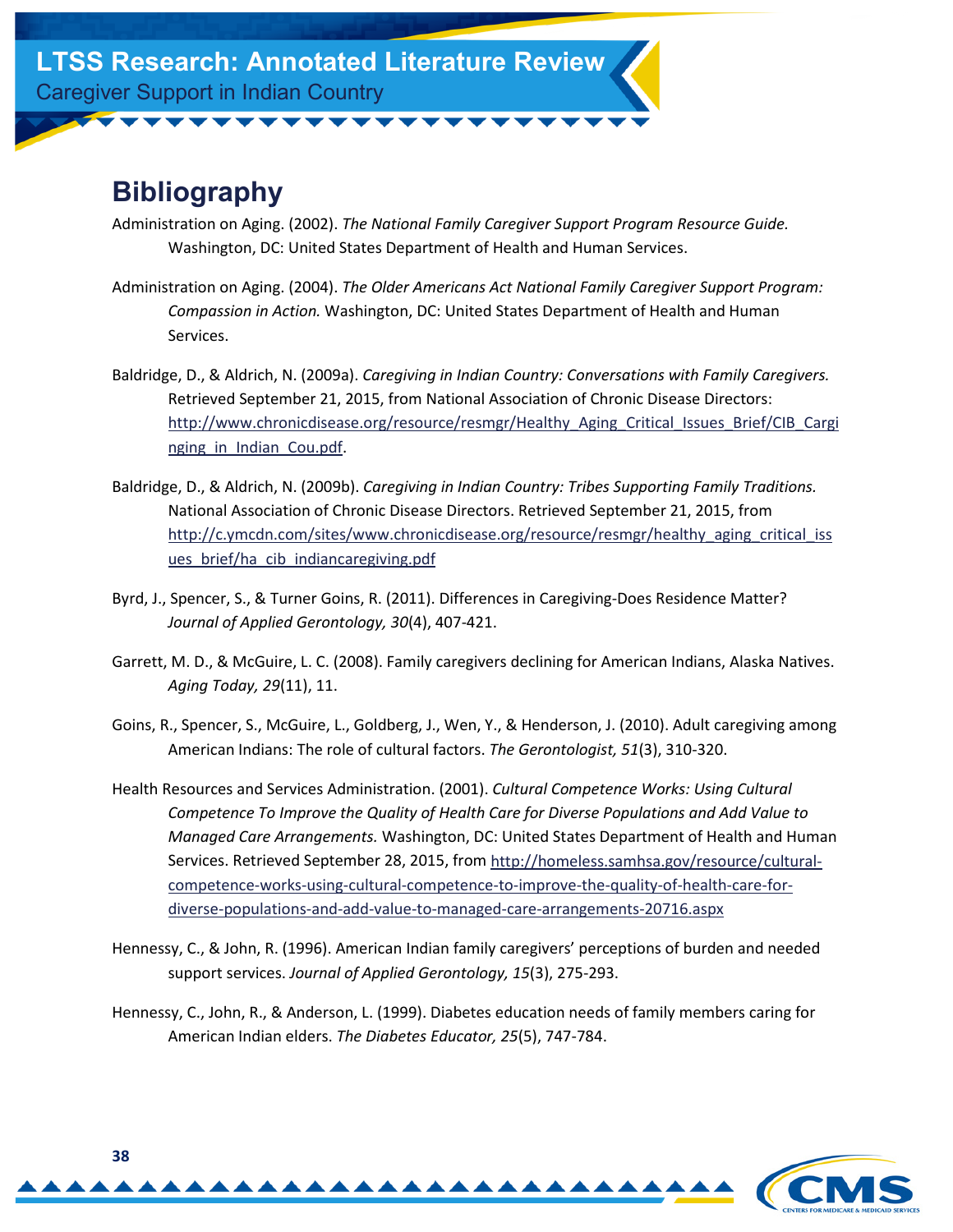Institute of Medicine. (2008). Retooling for an Aging America: Building the Health Care Workforce. [Retrieved October 20, 2015 from http://www.nap.edu/catalog/12089/retooling-for-an-aging](http://www.nap.edu/catalog/12089/retooling-for-an-aging-america-building-the-health-care-workforce)america-building-the-health-care-workforce

- Jervis, L., Boland, M., & Fickenscher, A. (2010). American Indian family caregivers' experiences with helping elders. *Journal of Cross-Cultural Gerontology, 25*(4), 355-369.
- John, R., Hennessy, C., Dyeson, T., & Garrett, M. (2001). Toward the conceptualization and measurement of caregiver burden among Pueblo Indian family caregivers. *The Gerontologist, 41*(2), 210-219.
- Kwak, M., Ingersoll-Dayton, B., & Kim, J. (2012). Family conflict from the perspective of adult child caregivers: The influence of gender. *Journal of Social and Personal Relationships, 29*(4), 470-487.
- Landry-Meyer, L. (1999). Recommended intervention strategies for grandparent caregivers. *Family Relations, 48*(4), 381-389.
- Lehman, D. (2010). *Supporting Caregivers of All Cultural Backgrounds.* Retrieved October 8, 2015, from [Mather Lifeways Institute on Aging: http://www.matherlifewaysinstituteonaging.com/wp](http://www.matherlifewaysinstituteonaging.com/wp-content/uploads/2012/03/Supporting-Caregivers-of-All-Cultural-Backgrounds.pdf)content/uploads/2012/03/Supporting-Caregivers-of-All-Cultural-Backgrounds.pdf
- Ludtke, R., & McDonald, L. (2003). *National Family Caregiver Support Program: North Dakota's American Indian Caregivers.* Center for Rural Health, University of North Dakota. Retrieved October 8, 2015, from  <https://www.nrcnaa.org/pdf/CaregiverSupportProgram.pdf>
- Mathematica Policy Research. (2014). *Research and Evaluation of the Money Follows the Person Demonstration Grants.* Retrieved October 26, 2015, from http://www.mathematica[mpr.com/our-publications-and-findings/projects/research-and-evaluation-of-the-money](http://www.mathematica-mpr.com/our-publications-and-findings/projects/research-and-evaluation-of-the-money-follows-the-person-mfp-demonstration-grants)follows-the-person-mfp-demonstration-grants
- Mui, A. (1995). Multidimensional predictors of caregiver strain among older persons caring for frail spouses. *Journal of Marriage and Family, 57*(3), 733-740.
- Murray, M. (2008). The networked family: Reframing the legal understanding of caregiving and caregivers. *Virginia Law Review, 94*(2), 385-455.
- National Alliance for Caregiving. (2005). *Care for the Family Caregiver: A Place to Start.* The White House Conference on Aging. Retrieved October 20, 2015, from <http://www.caregiver.org/pdf/resources/CFC.pdf>
- National Association of Area Agencies on Aging and Scripps Gerontology Center at Miami University. (2014). *Title VI Survey Results.* Retrieved November 3, 2015, from <http://www.n4a.org/Files/Title%20VI%20research%20record%202014%2010-21-2015.pdf>